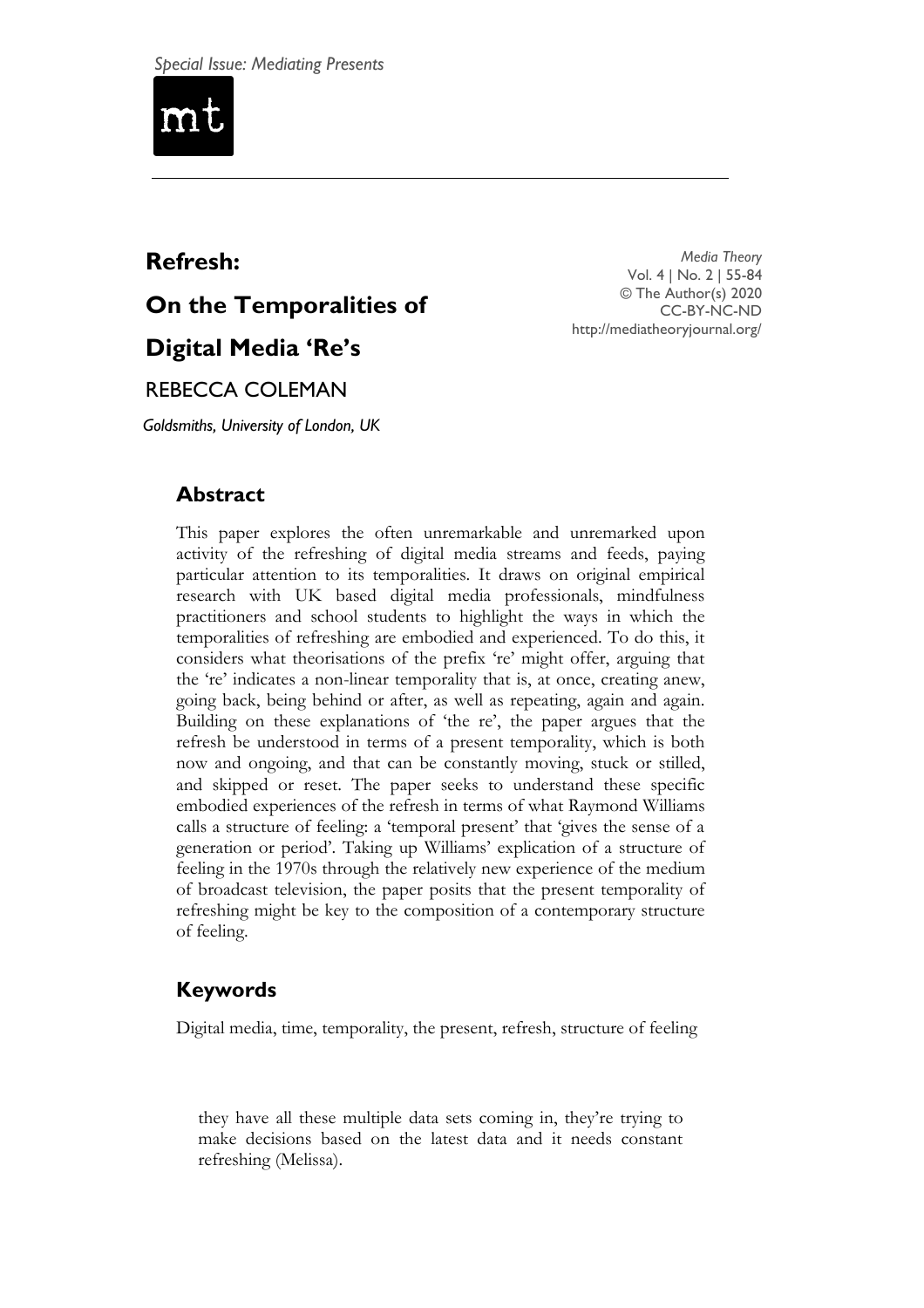I just feel like I'll skip and refresh just to see if there's anything interesting that comes up, because what came up, I'm not really interested in (Jade).

you can't control what's happening, but you also can't make it unfold faster just be refreshing, so you end up not being able to move on from anything else (John).

Refreshing – of social media streams, webpages, email accounts – is a common activity in today's digital media cultures. Indeed, as the extracts above, taken from interviews I conducted with Melissa, Jade and John indicate, refreshing is an integral aspect of spending time with digital media. In this paper, I explore the often unremarkable and unremarked upon activity of refreshing, paying particular attention to its temporalities. My aim in doing so is to contribute to a plethora of recent work that emphasises the significance of time and temporality to contemporary mediated cultures. The specific contribution that this paper seeks to make is to highlight how the refresh is both embodied and experienced, and is involved in the constitution and organisation of particular kinds of temporalities that are emerging in contemporary digital cultures.

In thinking across the differing scales of embodiment, experience and culture, I attend to what Raymond Williams designates as a 'structure of feeling'; 'a particular quality of social experience and relationship, historically distinct from other particular qualities, which gives the sense of a generation or of a period' (1977: 131). Williams' understanding of a structure of feeling is, at least in part, temporal, in that he emphasises the importance of what is emerging or preemerging at a given historical moment and proposes the concept as a means to grasp and account for what he calls the 'active', 'flexible', 'temporal present' (1977: 128). The concept is productive not only for its concern with temporality, but also for how it sees media (and art) as central ways in which to both identify and comprehend pre/emergent culture. In the 1970s, Williams considered 'the television experience' to indicate a structure of feeling ([1974] 2003); drawing on how he explains the relationships between broadcast television as a relatively new medium and the subjective, embodied, cultural, political and economic processes and practices that gather around and shape it,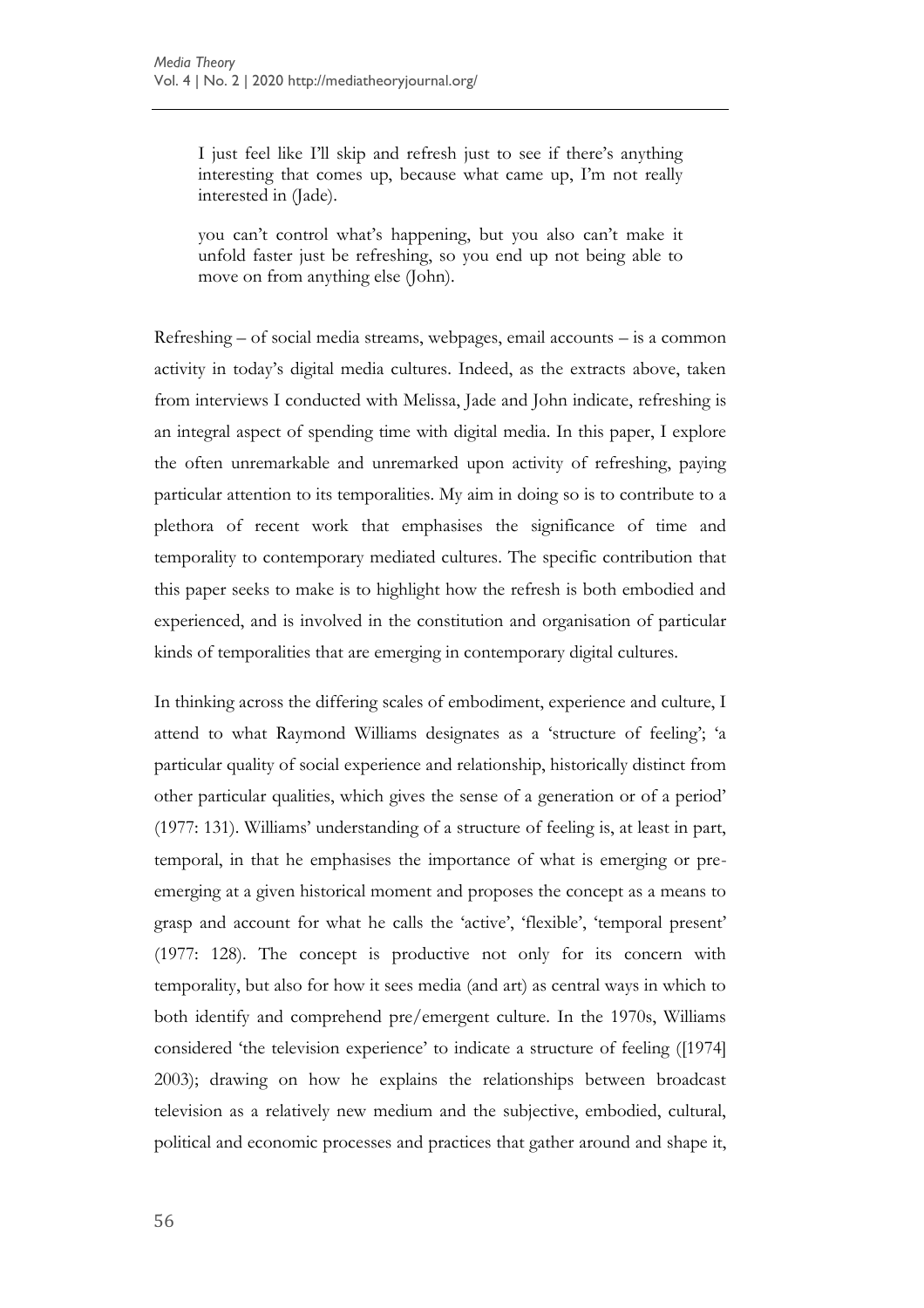I examine how the refreshing of digital media may suggest a new structure of feeling today.

To examine the refresh in these terms, I focus on a discussion of the prefix ‗re', examining how it refers to processes concerned with creating anew, going back, being behind or after, as well as repeating, again and again. These definitions of 're' point to a plethora of potential temporal processes that are oriented to both the future and past. They thus bring multiplicity and diversity to an understanding of temporality. I situate this discussion within broader interdisciplinary work on 're's, and especially on the 're's of the terms reset, repeat and restrain, drawing out their temporalities which, again, emphasise multiplicity, intensity and the non-chronology of time. Considering what these terms might offer to an understanding of refreshing, I argue that what is distinctive about the temporalities of refreshing is not only multiplicity, intensity and non-chronology but also presentness – a temporality that, as Melissa, Jade and John note above, is (or has the potential of being) constant (Melissa), stuck or stilled (John) and skipped or reset (Jade). I argue that refreshing can be productively understood in terms of a present temporality – that is, a temporality that is both 'now' and ongoing. The understanding that I work with in this paper then, sees the present as both inherently supple and flexible – where it is difficult to draw firm boundaries around 'this' as the present – and yet also as distinctive – as neither, quite, the past or future. I suggest that this kind of present temporality might be key to the composition of a contemporary structure of feeling.

# **Structures of feeling: Mediation, the temporal present and the television experience**

While Williams' concept of structures of feeling is well-known, two interrelated points regarding how he comes to define a structure of feeling are important for a concern with the temporalities of refreshing. The first point is that Williams argues that culture is always changing. In this sense, culture is to be understood as emergent in that 'new meanings and values, new practices,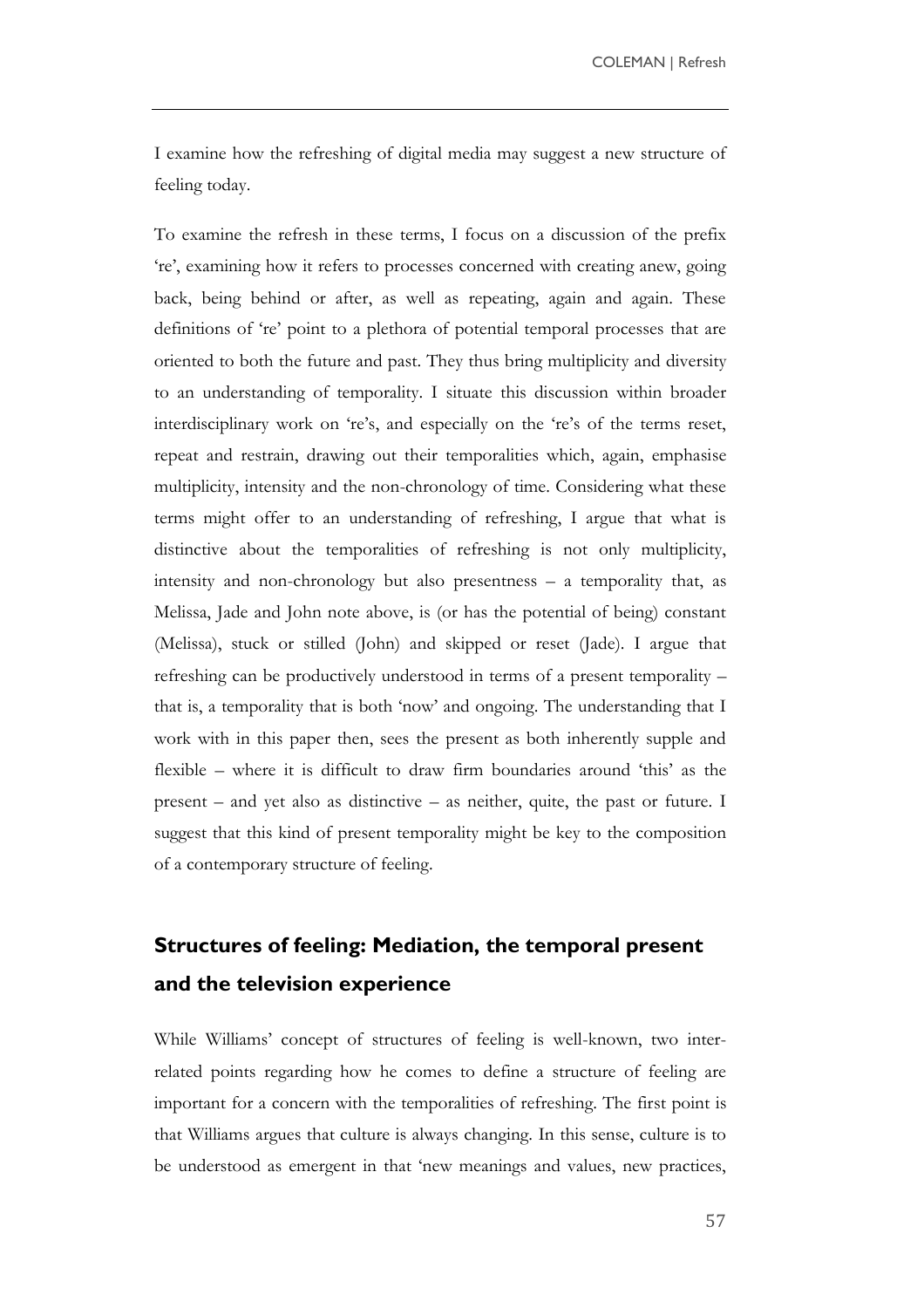new relationships and kinds of relationship are continually being created' (1977: 123). What comes to designate a structure of feeling is that which is 'active and pressing but not yet fully articulated'  $(1977: 126)$  – what he terms pre-emergence. That is, while culture is emergent, he argues that we need to 'understand more closely this condition of pre-emergence [...] to explore the concept of structures of feeling' (1977: 126-127). This 'condition of preemergence' is temporal. Williams critiques humanities and social science approaches for separating out culture and society and the subjective, personal and embodied. A consequence of this separation is that the subjective, personal and embodied are framed and understood in terms of 'this, here, now, alive, active' (1977: 128), while culture and society are made into 'fixed forms' (1977: 129) and expressed in a 'habitual past tense' (1977: 128). Williams proposes the concept of structures of feeling as a means to grasp and account for what he calls the 'active', 'flexible', 'temporal present' (1977: 128). A structure of feeling therefore, as 'a particular quality [...] which gives the sense of a generation or of a period', is, at least in part, to be defined temporally.

Second, in defining a structure of feeling Williams looks to developments in art and media, seeing them not as determining technologies but as emerging out of as well as establishing social, cultural, political and economic relations and needs. A discussion of his analysis of television in the 1970s (Williams, [1974] 2003) is instructive in both explicating how he does this, and in examining what might be distinctive about the contribution of the present temporality of refreshing to the emergence of a particular structure of feeling today. Williams examines television as part of everyday life, and importantly, he argues that what characterises broadcast television is not only the content of the programmes made and shown but, more significantly, their sequencing as flow. Williams' starting point is with the discrete character of pre-broadcast communications; books, plays, concerts, matches, meetings were 'specific and isolated, temporary, forms of attention' (2003: 87). Broadcasting systems programme these discrete units as 'a sequence or set of alternative sequences of these and other similar events, which are then available in a single dimension and in a single operation' (2003: 87). This single dimensionality and operationality remain important, but Williams also identifies ‗a significant shift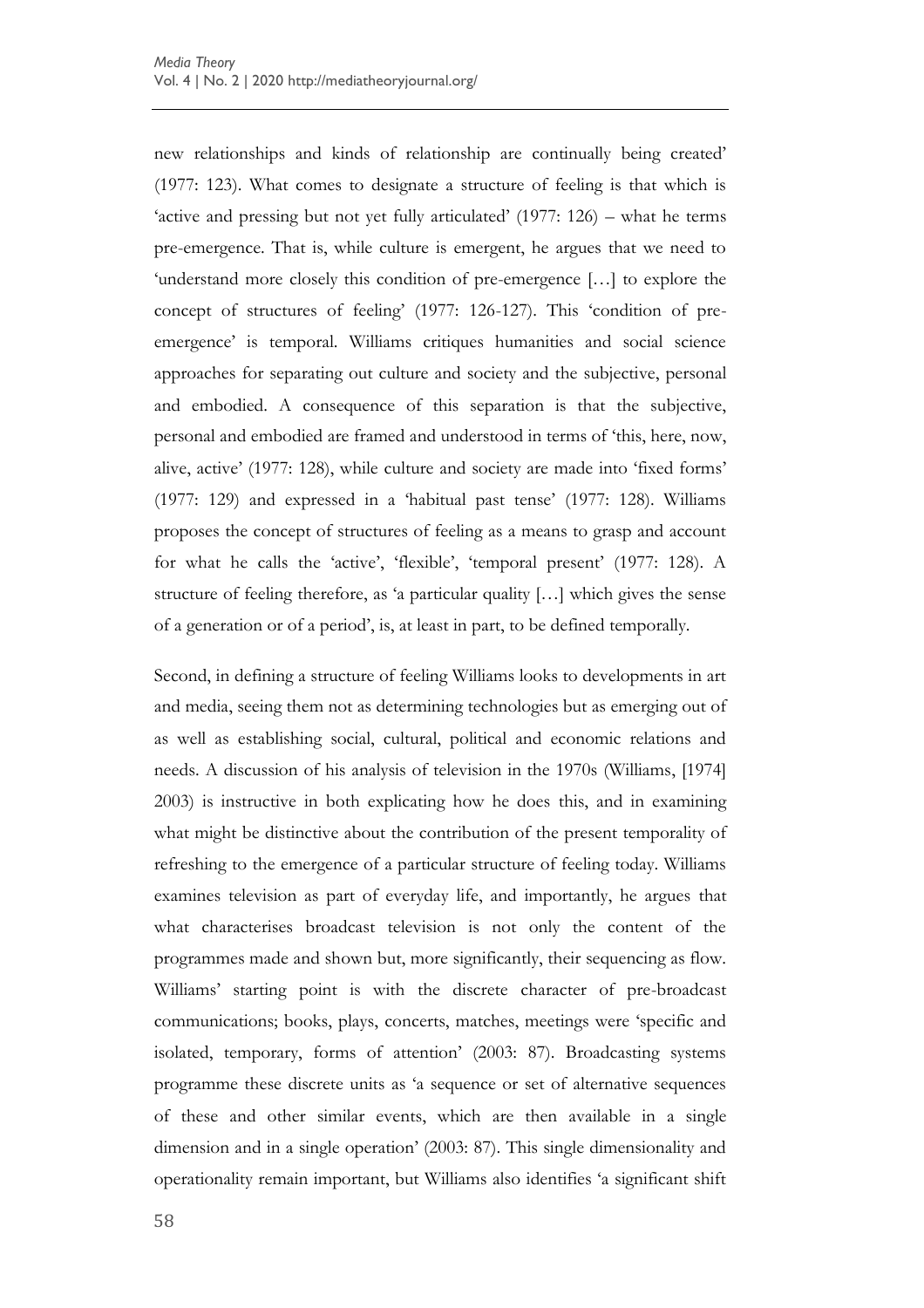from the concept of sequence as programming to the concept of sequence as flow' (2003: 89). Flow is, for Williams, a means of accounting both for how intervals or interruptions – such as advertisements – become part of the experience of broadcasting (watching television or listening to the radio) and how 'broadcast planners' sequence units so as to 'retain viewers – or as they put it, to "capture them" – for a whole evening's sequence' (2003: 91).

Understood temporally, flow is a moving on  $-$  or, as Williams puts it, a "moving along", to sustain what is thought of as a kind of brand-loyalty to the channel being watched' (2003: 94). This moving along involves the sequencing of discrete units and intervals so as to create a seamless, yet differentiated, stream of content. Explicating this flow, Williams describes 'the television experience':

most of us say, in describing the experience, that we have been ‗watching television', rather than that we have watched ‗the news' or 'a play' or 'the football' 'on television'. Certainly we sometimes say both, but the fact that we say the former at all is already significant. Then again it is a widely if often ruefully admitted experience that many of us find television very difficult to switch off; that again and again even when we have switched on for a particular 'programme', we find ourselves watching the one after it and the one after that. The way in which the flow is now organised, without definite intervals, in any case encourages this. We can be 'into' something else before we have summoned the energy to get out of the chair, and many programmes are made with this situation in mind: the grabbing of attention in the early moments; the reiterated promise of exciting things to come, if we stay (2003: 94).

The flow is made possible by the single dimensionality and operationality whereby the differentiated, discrete units – a play, a football match, a newscast – are engaged with – broadcast and watched – on one medium; the television. Indeed, Williams notes that, ""an evening's viewing" is in some ways planned, by providers and then by viewers, as a whole' (2003: 93). This 'whole'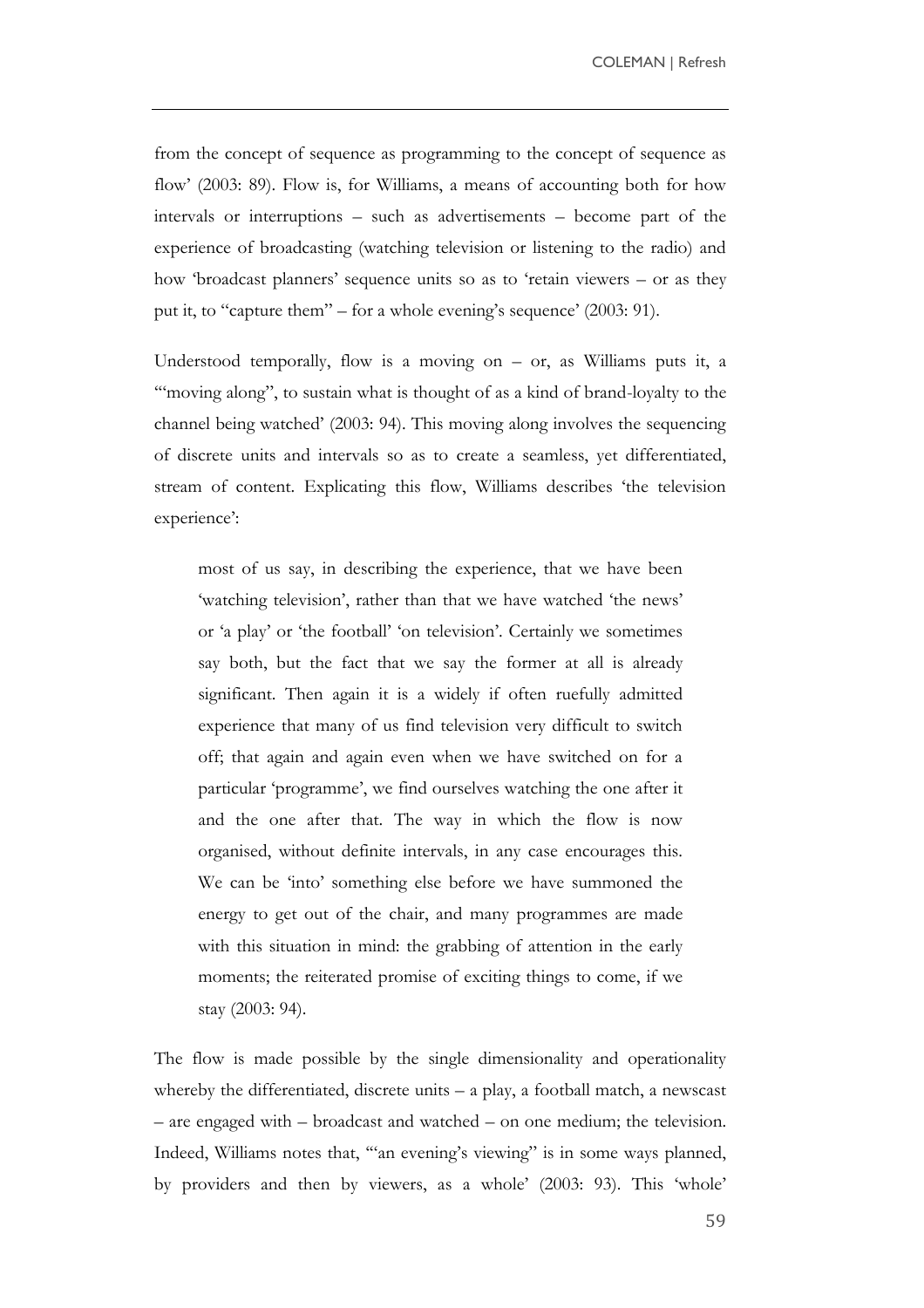designates the flow of broadcasting beyond or over and above the discrete units; and it also indicates that this flow is in some way bounded.

Williams also draws attention to how the television experience is difficult to express and analyse. Describing his experience of watching American television whilst jetlagged after a week on an Atlantic liner, he comments:

There is in any case enough similarity between certain kinds of films, and between several kinds of film and the 'situation' commercials which often consciously imitate them, to make a sequence of this kind a very difficult experience to interpret. I can still not be sure what I took from that whole flow. I believe I registered some incidents as happening in the wrong film, and some characters in the commercials as involved in the film episodes, in what came to seem – for all the occasional bizarre disparities – a single irresponsible flow of images and feelings (2003: 92).

Televisual flow, then, is the moving along of the audience through the placing of multiple, distinct and diverse units of content on the same plane, within the boundaries of the medium of television. It is involved in the creation of a whole – a whole evening's viewing, for example, and of the whole, bounded medium of broadcast television. This may be a disorienting experience both while it is happening and in the difficulty found in trying to interpret it afterwards.

In analysing the television experience, Williams argues that flow may be configured differently nationally (he analyses US and UK television) and according to the principles of the television companies (he analyses public and commercial television channels). He details ways in which the subjective and embodied experience of broadcast television flow (for example, his own disorienting example of watching US television) connect with social, cultural, political and economic processes. In these ways, televisual flow combines, arranges and shapes 'the meanings and values of a specific culture' (2003: 120): the television experience composes a particular structure of feeling (2003: 113).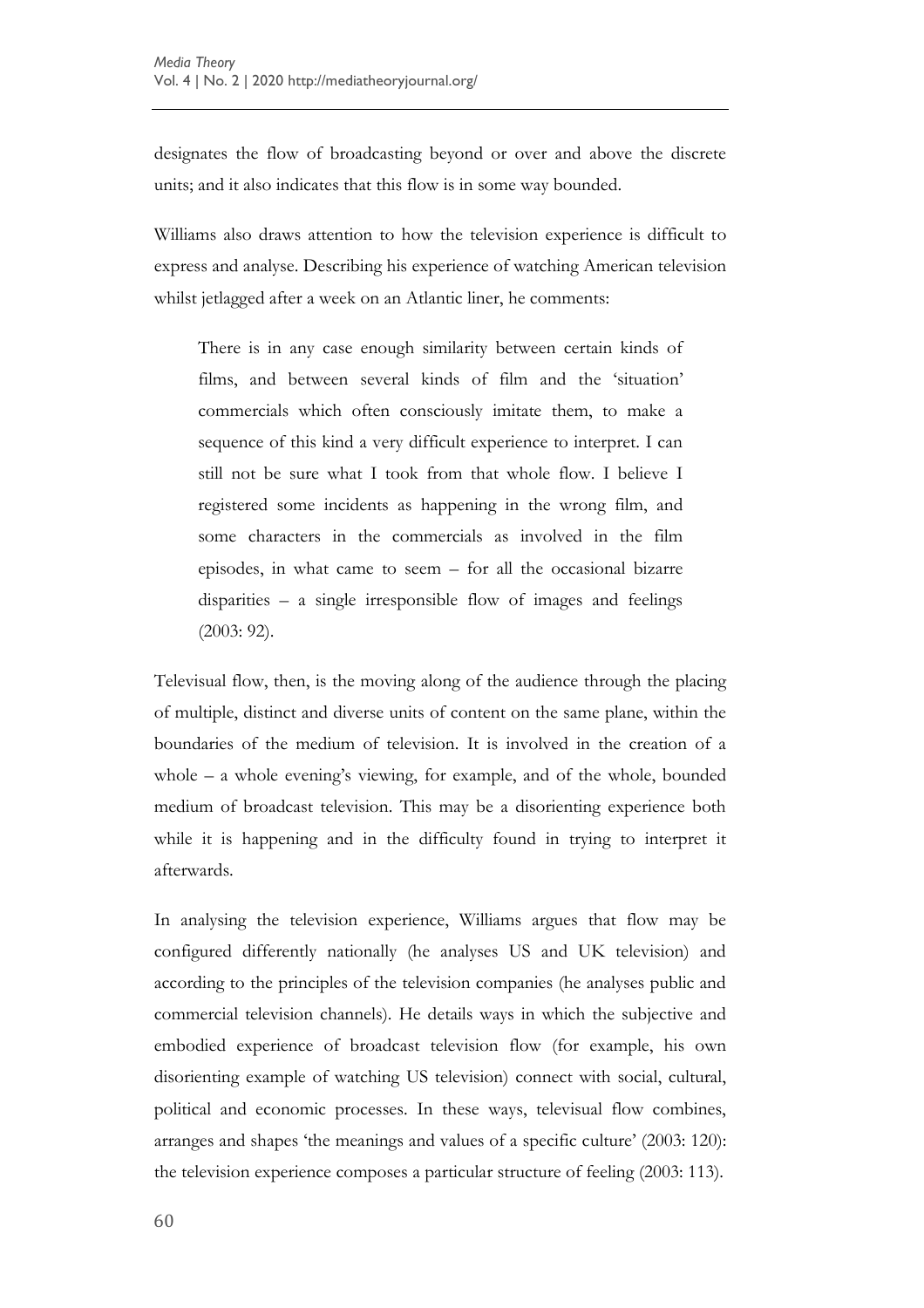Although he was writing in the mid-1970s about broadcast television and the specifics of his argument may no longer hold, the attention paid by Williams to the ways in which subjective and embodied experiences of a relatively new form of media/tion can indicate the qualities that characterise a particular historical moment, remains germane. Taking digital media as our focus, a number of questions follow, which animate the remainder of this article. What kinds of subjective and embodied experiences are prevalent, and how might these come to compose a contemporary structure of feeling? More specifically, what subjective and embodied experiences both shape and structure and are shaped and structured through the refresh? Does the flow that characterises the television experience also characterise the 'refresh experience'? Does the refresh constitute a whole? Of what significance is time, temporality, and the present?

#### **Media, time and temporality**

Lohmeirer, Kaun and Penzold (2020b) argue that 'complex interrelations' between time and media 'have been true for all kinds of media but are even further complicated in times of digital media and datafication' (2020b: 1522): ‗the plurality of mediated and media-related social temporalities' (2020b: 1522) thus require attention<sup>1</sup>. Recent work has highlighted the role of digital media in changing regulations, patternings and experiences of time and the temporal (Lohmeirer, Kaun and Pentzold, 2020a). These include, although are not restricted to, arguments about the prevalence of 24/7 lifestyles (Crary, 2014), to how it functions to set and synchronise global labour (Sarah Sharma, 2014; Wacjman, 2019a; 2019b), its involvement in monitoring and enforcing mobility and borders (Amoore, 2013), in the emergence of online racialised identities (Sanjay Sharma, 2013), and human embodiment and the unconscious (Clough, 2000; 2018). Digital media are examined in terms of their anticipation or premediation of future events (Grusin, 2010; Hanson, 2015; Amoore, 2020), their role in creating and archiving memory (Niemeyer and Keightley, 2020), and their 'liveness' and 'real-time' operation (Virilio, 1997; Hassan, 2003; Weltevrede et al, 2014; Coleman, 2020a). They are also seen to produce, shift or augment particular temporal conditions, including 'updating to remain the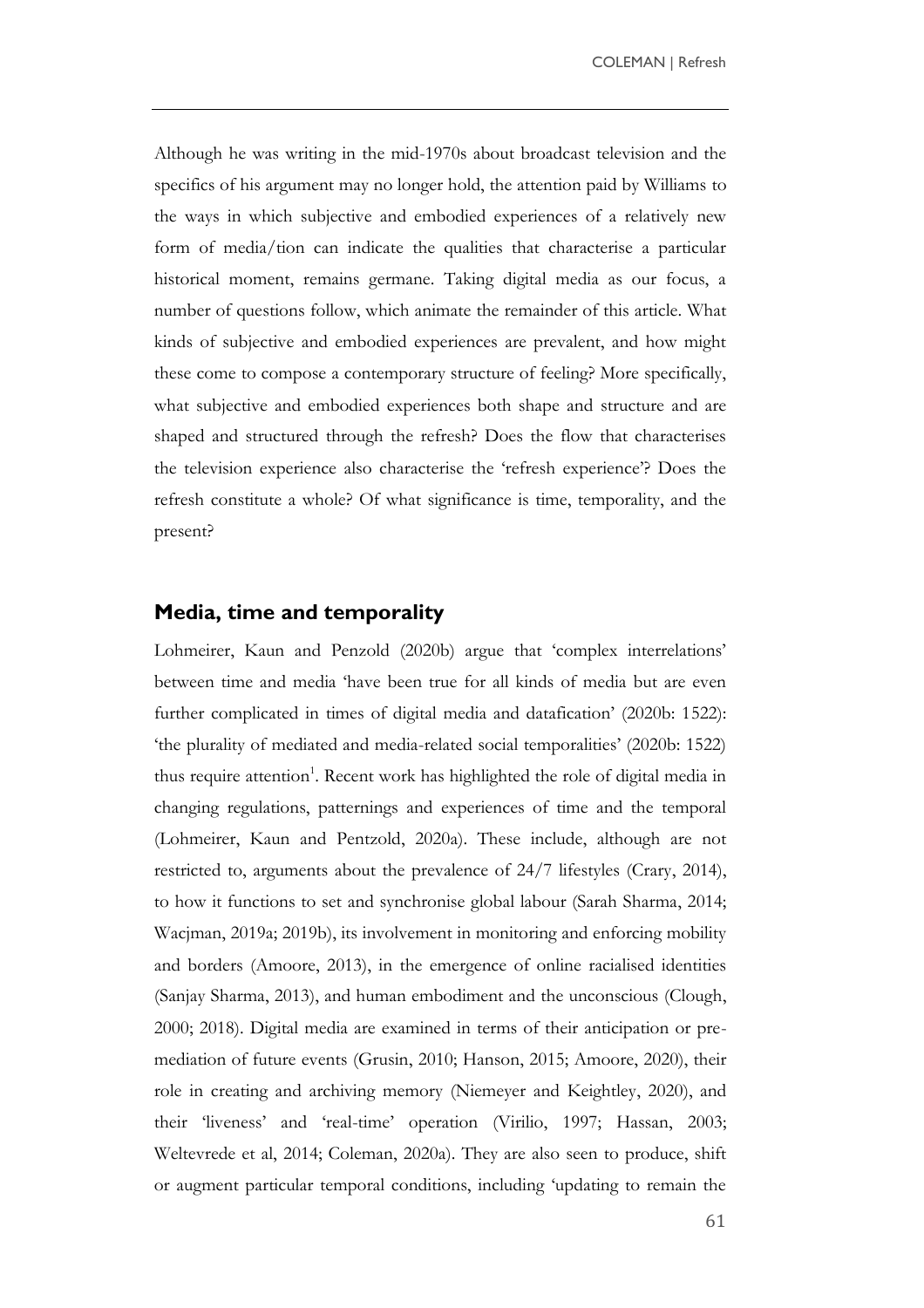same' (Chun, 2016), waiting (Farman, 2018), and connection (Lupinacci, 2020) and disconnection (Karppi, 2018). Digital media are also argued to establish and provide instances to refuse or create alternatives to dominant temporal orders. Amit Rai (2019), for example, analyses practices of jugaad (hacks or workarounds to solve problems) in contemporary Indian digital cultures, highlighting how these can act to 'momentarily suspend[...] the solidity of social and economic relations and of intellectual and manual labour', creating 'an interstitial time of material and affective flux (suspension  $\neq$  stasis), a time lived against the tables of measures, regimes of signs, and infrastructures of control of Indian neoliberalism' (2019: 153). A further set of work conducts an archaeology or geology of media, drawing attention to what Jussi Parikka et al refer to as 'a deep time of the media' (2015).

There has also been some focus specifically on the refresh in histories of the computer screen. In his examination of the ecology between humans, computational instruments and the environment through which interactive computer screens emerged, Bernard Dionysius Geoghegan (2019) notes that refreshing emerged as a significant aspect of the United States' military air defense systems in the 1950s. 'Every 2.62 seconds', he writes, 'the screen refreshed to deliver a moment-by-moment "graphic display of the changing air situation, with correct geographical relations between fixed points and moving targets" (2019: 81-82). Jacob Gaboury (2018) also notes the problem of the speed of refreshing in 'accomplish[ing] complex, fully shaded, threedimensional images' in his history of the hardware required to produce computer generated images (2018: 32). Emphasising a somewhat different set of concerns in relation to refreshing and gaming, T. L. Taylor (2012) focuses on the material, technological and embodied relations of first-person-shooter games (FPS). Discussing the importance of the specific monitors in gaming situations she notes, '[o]lder style cathode ray tube (CRT) monitors, while bulky, provide much better performance for FPS games than do the newer flat liquid crystal display (LCD) monitors dominating the market right now' (2012: 45). This is in part due to their refresh rates and how '[g]un recoils feel slightly different on different refresh rates' (2012: 45), which can therefore change how the game is experienced and played.<sup>2</sup>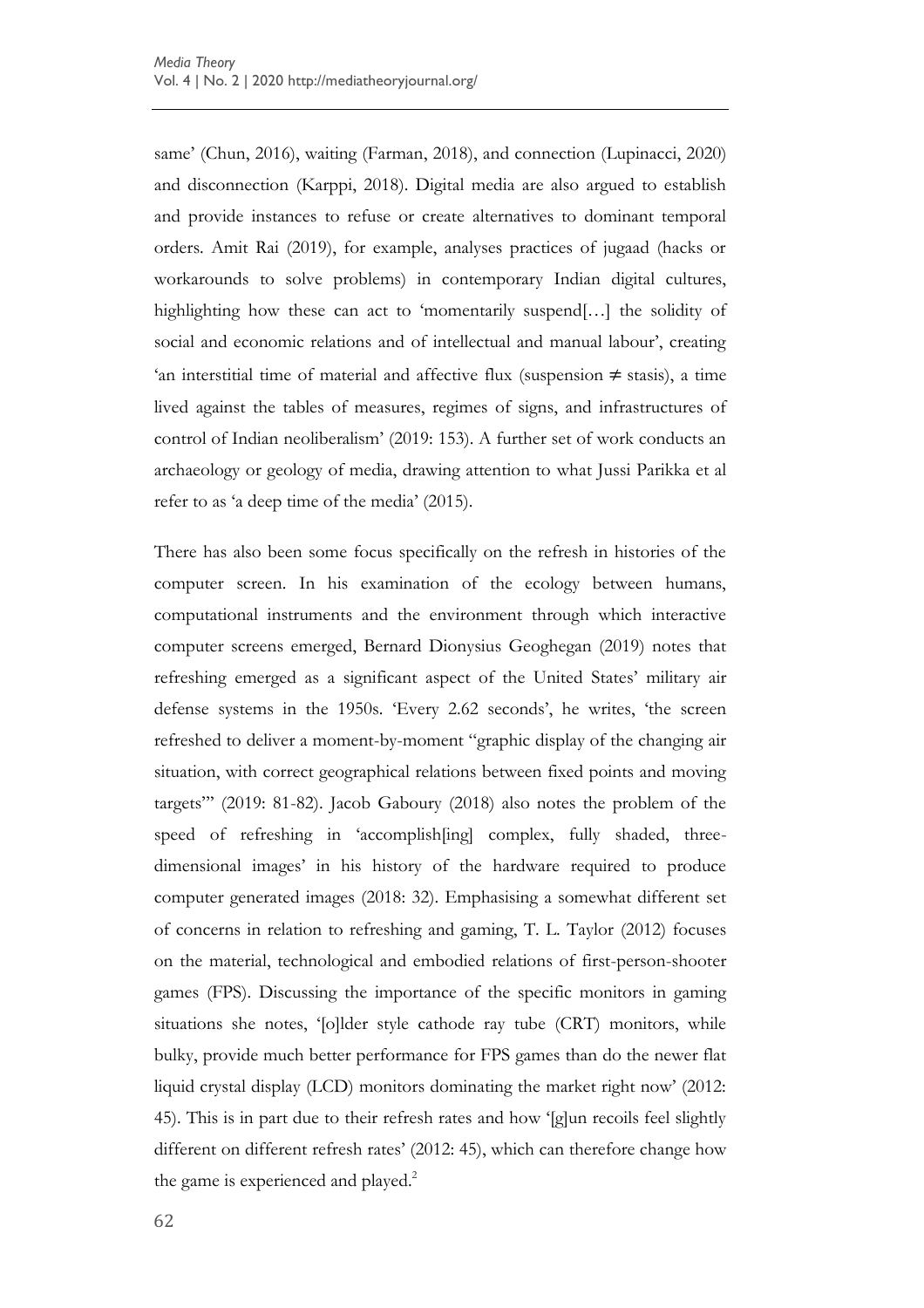Where this work on media and refreshing accounts for time, it does so in relation to the speed at which things appear on the screen: between the aircraft in the sky and what is shown on the computer screen in Geoghegan's example, between the object or environment and the image of it for Gaboury, and between what the gamers see on screen and feel in their bodies for Taylor<sup>3</sup>. What these approaches emphasise, then – implicitly or explicitly and to greater or lesser extents – is the significance of a real-time, immediate or synchronous temporality to the refresh. While such an understanding of the temporalities of the refresh are appropriate for the tasks set by these authors, real-time, immediate and synchronous temporalities do not seem to capture how Melissa, Jade and John (and other research participants) explain their understandings and experiences of refreshing. The presentness of refreshing that they point to seems to involve multiple temporalities; of staying still, constantly moving and of skipping, for example. Williams' designation of ‗flow' as central to the television experience does not seem to capture the refresh either. While there may be a sense of 'moving along', this does not involve a seamless (if potentially disorientating) transition from a designated start point to an end point (the start of an evening's viewing to the end of the programming). Rather, the temporality of the refresh may involve a search for new data as well as feeling stuck.

#### **Refresh**

The interview extracts with which the paper opens are part of a larger project on digital media presents in which I have interviewed 44 people regarding their understandings and experiences of the temporalities of digital media. Participants in the research include industry professionals (social media managers, digital marketers, directors of digital teams) (20 participants), school students (16 participants) and mindfulness practitioners (8 participants). All of the interviews were, with the participants' permission, audio-recorded and transcribed. Some of the industry professionals worked in large commercial organisations, others in the arts, charity and third sectors, while some were self-employed or worked on a variety of small self-directed projects. The majority of participants were based in London or the south east of England; I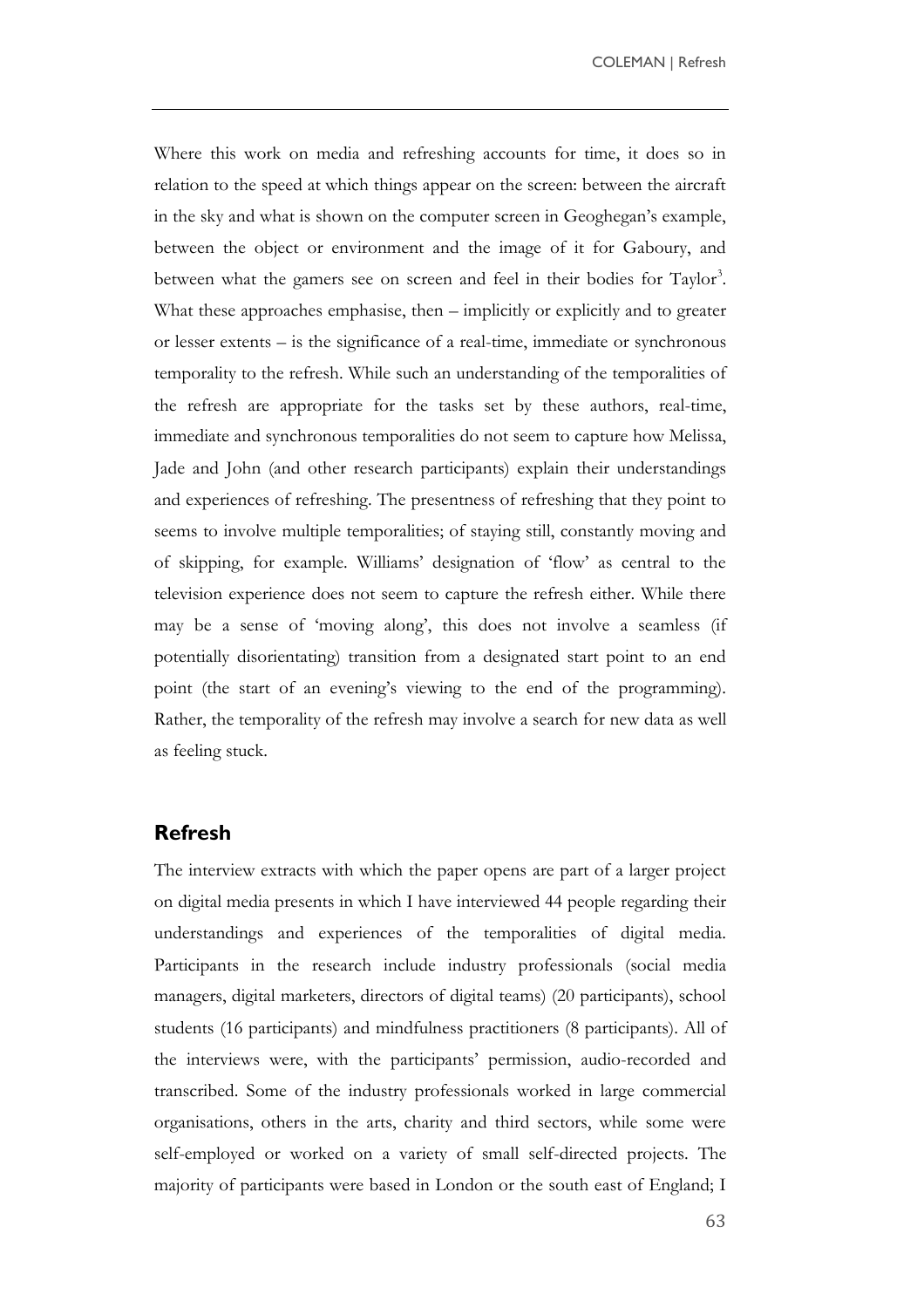conducted semi-structured individual interviews with these participants at their workplaces, in cafes, pubs and bars, at their homes and in my work office. As part of the interview, I asked participants to explain their understandings and experiences of some of the terms that frequently describe the temporalities of digital and social media – 'live', 'real time', 'instantaneous' and 'always on' – and noted some of their responses on post-it notes that we arranged to make word clouds. Writing these terms and explanations down and re-arranging them to make patterns of association led to the participant/s and me identifying and discussing further some of their key understandings and experiences of the temporalities of digital media and allowed me to document the interviews visually as well as through the audio recordings and transcripts. The participants who practised mindfulness ranged from those who taught, wrote and gave talks on it, to those who practiced it daily, to those who sporadically returned to a mindfulness app on their phone. I conducted semistructured face-to-face individual interviews, as well as interviews over Skype and email, depending on the participant's location and availability. These interviews were mainly focused around a series of questions asking participants to explain and elaborate on their understandings and experiences of digital media and time. The school students were based in a girls' secondary school in south east London, and were aged 13-14 or 16-17 years old. These interviews were organised as group art-making sessions where we discussed, watched art videos and created various visualisations of temporality, digital media – and especially social media – and the feelings that they generated. The visualisations included word clouds, drawings and collages, and the students worked on them individually or in pairs or small groups. The sessions were held in the students' usual art classes and in their art classroom. While in some ways it was therefore a pragmatic decision to ask the students to make art around the themes of digital media, temporality and feelings, I was also keen to work with visual and sensory methods as a means to explore the affective and embodied aspects of the topic (see as examples Lyon, 2016; Lyon and Carabelli, 2015; Coleman, 2016; Gunaratnam et al, 2017).

Across the interviews, refreshing emerged as a significant way in which digital media and time were discussed. Iris, for example, who is General Manager at a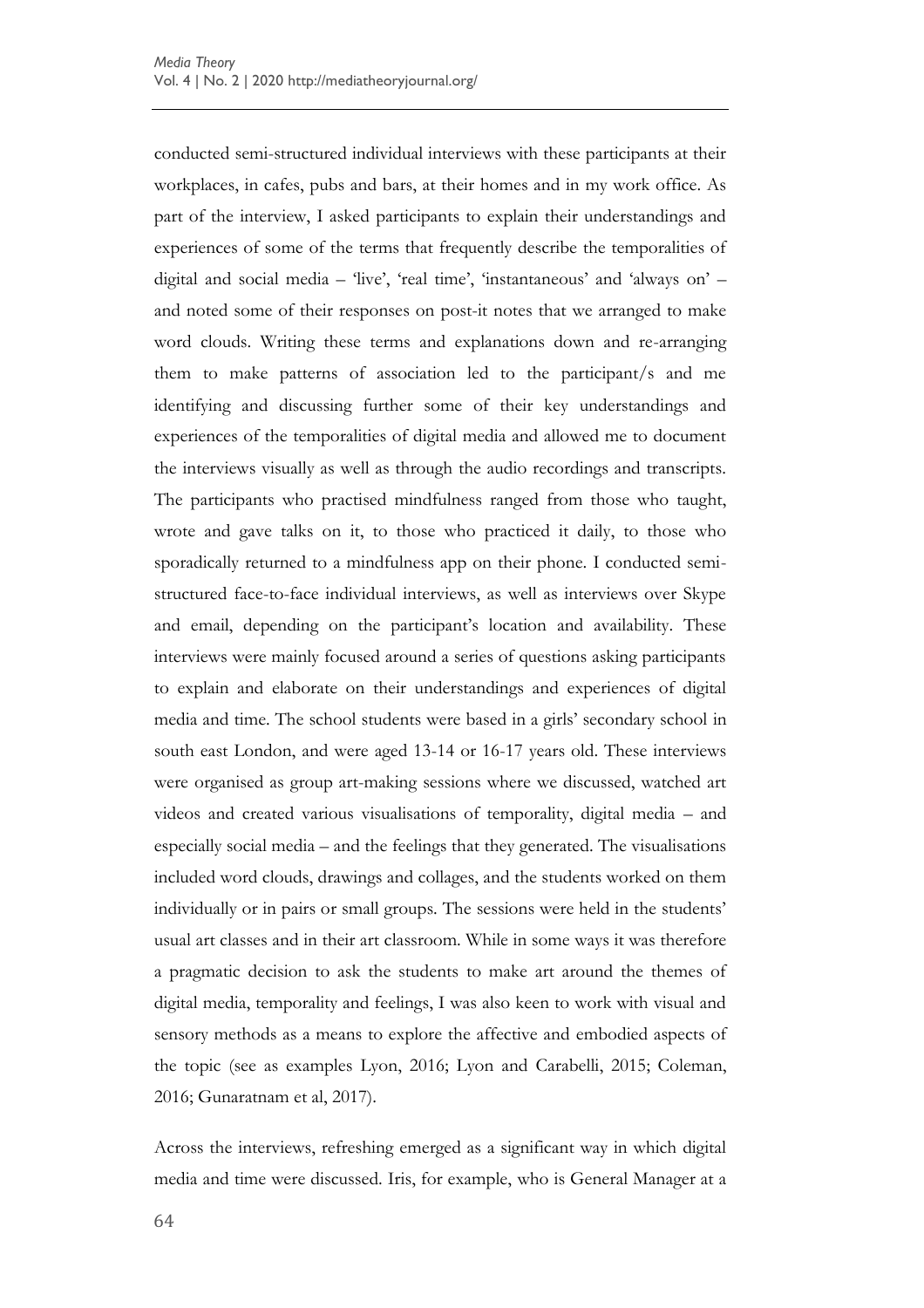large international cosmetics brand and who described her expertise as turning around the marketing and branding strategies for large organisations in the digital age, said:

there's just too much content on the internet already.

There is the thing of things being there forever. So you're doing a brand refresh or you want to change your appearance. That's really difficult to tidy up the internet (Iris).

While 'refresh' for Iris refers to an updated or new identity for a brand, and is therefore different to the kind of refreshing of content on digital and social media streams, there are similarities with how Melissa, above, talks about the constant flow of data that the press office needs to analyse and make decisions on – there is a lot, too much. Similar sentiments were expressed by Giles, cofounder of a creative collective who had previously worked in marketing for an environmental charity, who said:

I think, conceptually, you're sitting in the current moment but you're anxious to get to the next thing, so you scroll up to see what's happened. […] I mean, […], I think FOMO is so crucial (Giles).

The feeling of Fear Of Missing Out that Giles discusses is generated by the refreshing of content, which he sets up in terms of the 'current moment' and 'the next'.

The extract above regarding 'skip[ping] and refresh[ing]' comes from a group interview with 13 and 14 year girls where they discussed Snapchat and Instagram as apps that they would often refresh. They explain that skipping and refreshing enable them to focus on what's interesting to them, which may be what the feed shows them or may be produced through the refresh. In this case, refreshing is associated with finding that which is of interest  $-$  'people that I want to see', as they put it. Adam, a digital director in the education sector, discussed how effort was put into 'keeping our [social media] accounts vibrant, so there are things happening'. He noted the importance of this effort because of 'the big difference between I'm just looking for something, anything, and these are the sorts of things which pique my interest, or I'm just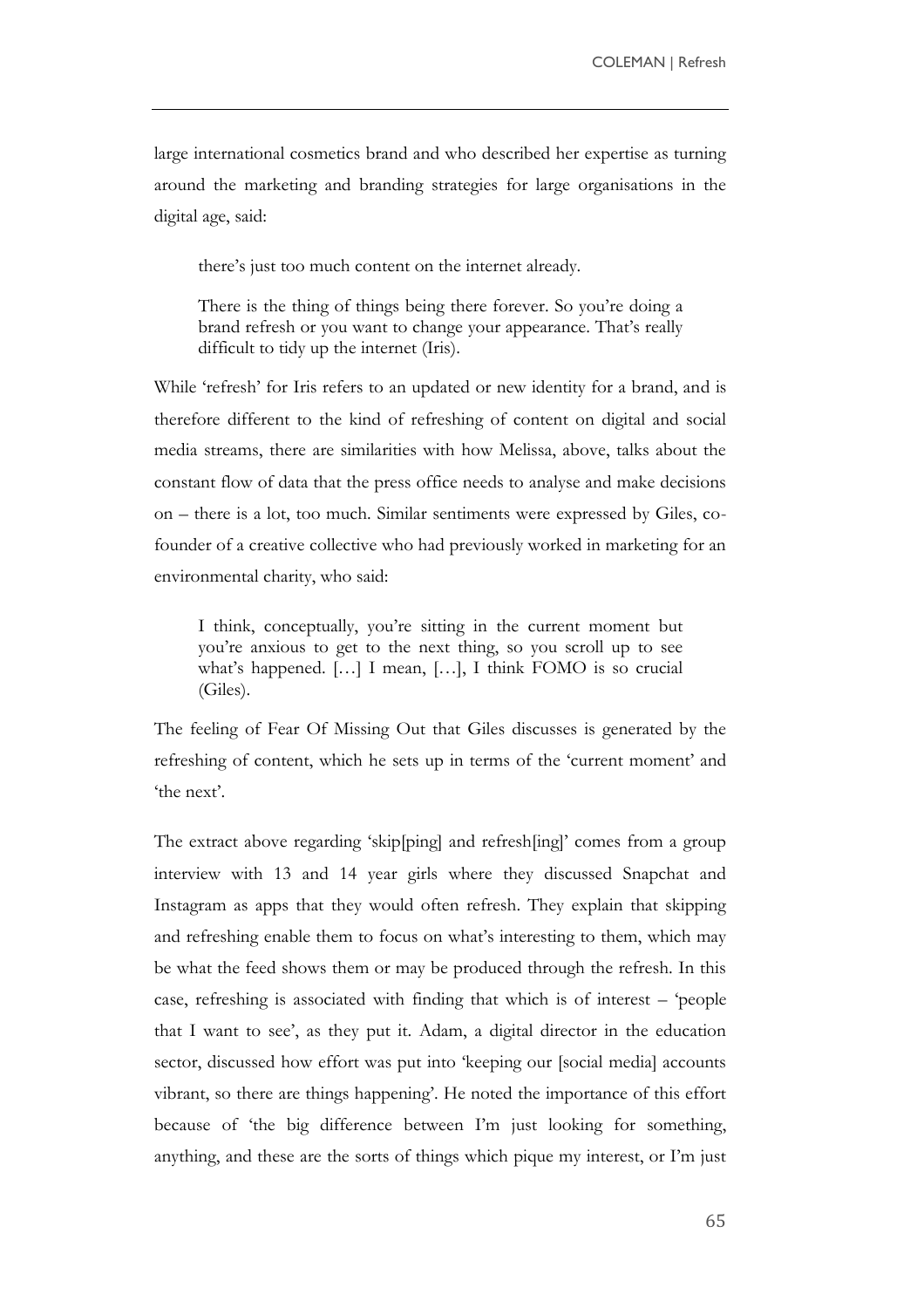looking for this particular thing'. This association between refreshing and interest was not shared by all participants. The extract from John, above, comes from a broader discussion in which he linked refreshing with what he calls ‗mindless scrolling'. For John, this refers not quite to what Jade and Adam describe as searching for a 'particular thing', nor 'just looking' for things that ‗pique my interest' but rather a sense of getting lost in a seemingly endless sinkhole:

It's almost like it depletes your capacity to focus on anything else, so it becomes a solution to the fact that you can't focus. The more you are using it, the more it stops you from focusing, and you just fall into this kind of mindless scroll, which is of course something that very smart people have sat around trying to design as an intended outcome.

[...] because if I get sucked into something like that, that's when it does feel oppressively real time, because you can't control what's happening, but you also can't make it unfold faster just be refreshing, so you end up not being able to move on from anything else.

There's a kind of repression of the present. When that has happened to me I've found it so incredibly unpleasant that I think I spend a lot of time thinking reflexively about how to avoid that (John).

Here, John, who worked on social media accounts in the publishing sector, talks about becoming 'sucked into' a 'real time' present where scrolling creates a 'repression of the present'. This present cannot unfold into something else: it can't be made to 'unfold'; it doesn't 'move on'. Suvi, an academic, linked refreshing with a lack of focus, talking about the capacity of digital media to always be refreshed and losing the capacity to read 'two or three articles in a row':

I think I developed this constant reflex of constantly checking emails. Then I feel I probably didn't do anything substantive or dig my teeth into anything serious.

Then that's when you get into the cycle, T'm going to check the news. I'm going to check the opinion leader. I'm going to check Twitter', and cycle through it that way, do a few emails, do a few small things, mark a few papers but never do anything serious. Time during the working day suddenly felt fragmented and small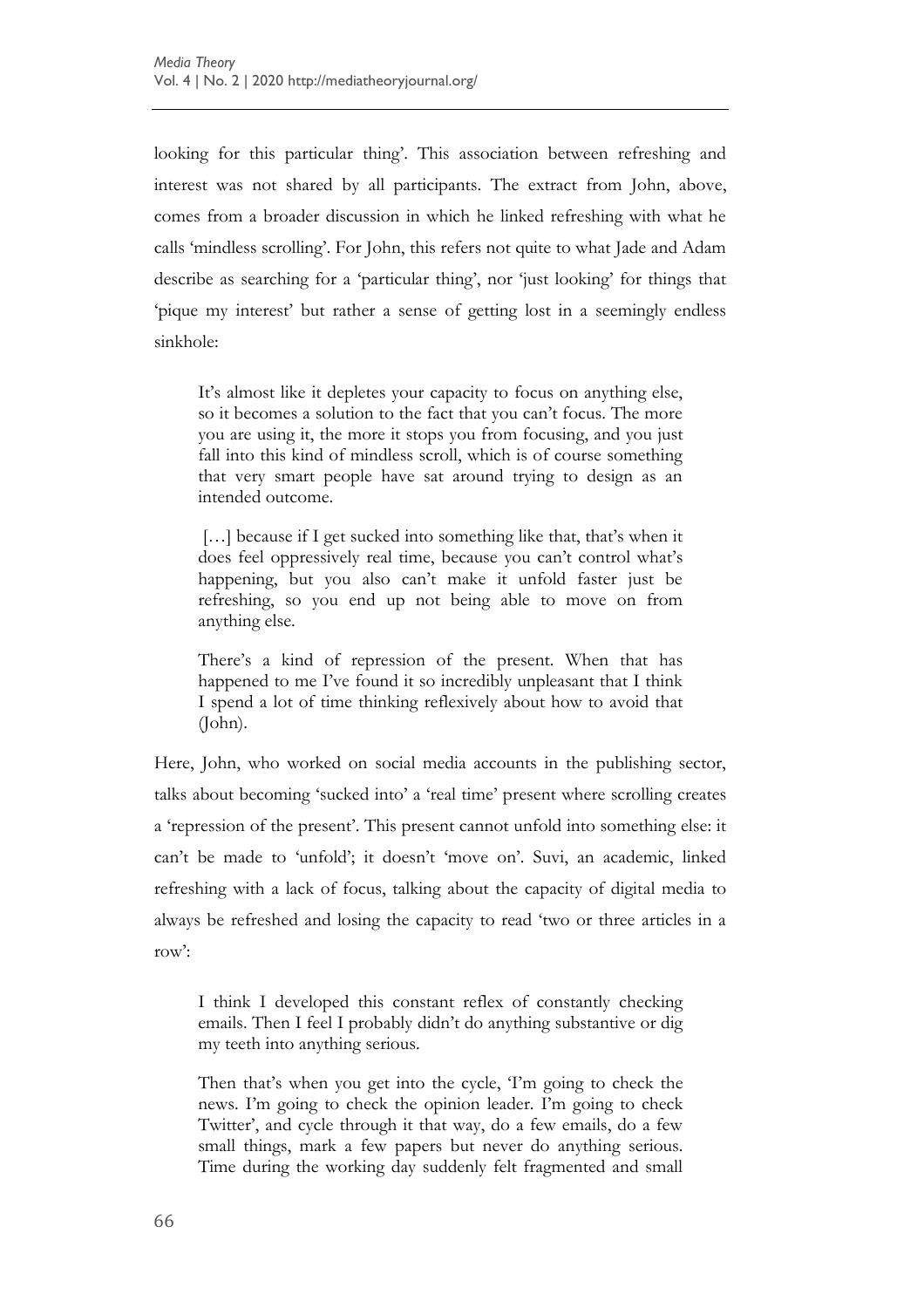and bitty and quite stressful. Then time after the working day was not work but that felt much calmer (Suvi).

Refreshing, here, is in some ways similar to the 'mindless scrolling' described by John: it is a 'cycle' where nothing 'serious' can be achieved. However, while John discussed a present that seems to have the potential to go on and on, for Suvi, the 'cycle' of refreshing made time feel 'fragmented and small and bitty and quite stressful'. Refreshing involves not so much getting sucked into the present as the fragmentation of constantly moving across different digital platforms – email, news, Twitter, other 'small things' – and not achieving anything 'substantive'.

As is indicated in these interview extracts, refreshing might involve scrolling and cycling, 'skipping', the influx of constant data, and somehow being perched between 'the current moment' and 'the next'. It is also capable of generating various intensities and affects, including interest, FOMO and stress. While it may be an ordinary and even banal activity, refreshing can be involved in the creation and organisation of multiple and diverse temporal dimensions. It thus can be understood as one way in which digital media produce and pattern contemporary everyday life.

## **The multiple temporalities of the 're'**

As I have noted above, one way in which media refreshing has been theorised is in terms of the aim of reducing a temporal lag between what appears on the computer screen and what is being imaged. However, to understand the temporalities and their affectivity discussed by the research participants in more detail, it is productive to consider what 'the re' of refresh refers to and signals. Conducting an etymology – or perhaps more accurately, an exploration of some of the different definitions – of 'the re' focuses attention on the specificities of the temporalities of digital media that I have begun to draw out. Indeed, an examination of 'the re' may shed light on how the specific temporalities of digital media come to produce and calibrate distinctive individual and collective experiences, or structures of feeling.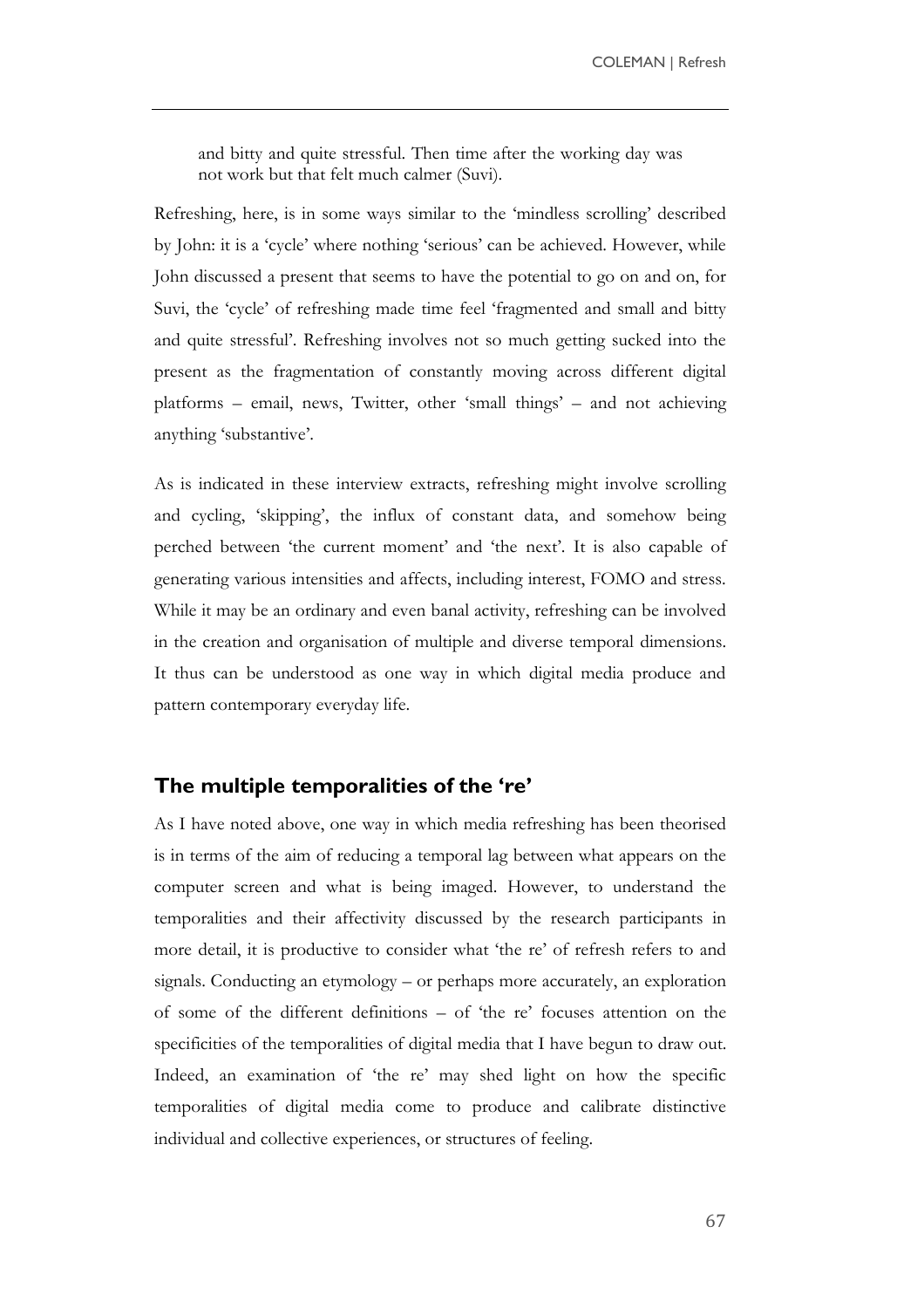A first point to note in this project of unpacking 'the re' is that the re functions, grammatically, as a prefix. A prefix refers to something that precedes something else – for example, the preface that prefixes the book – or is an element of a word that begins that word and in so doing, changes the meaning of that word. According to dictionary definitions, the prefix 're' refers to:

- 1. Once more; afresh; anew ‗reaccustom' 'reactivate'
- 1.1 with return to previous state ‗revert'
- 2. In return; mutually ‗react' 'resemble'
- 2.1 in opposition 'repel' ‗resistance'
- 3. Behind or after 'relic' ‗remain'
- 3.1 in a withdrawn state ‗recluse' 'reticent'
- 3.2 back and away; down. 'recede' ‗relegation'
- 4. With frequentative or intensive force. ‗refine' ‗resound'
- 5. With negative force. ‗recant'

Origin: From Latin re-, red- ‗again, back' *English Oxford Living Dictionaries* [\(https://en.oxforddictionaries.com/definition/re-](https://en.oxforddictionaries.com/definition/re-) )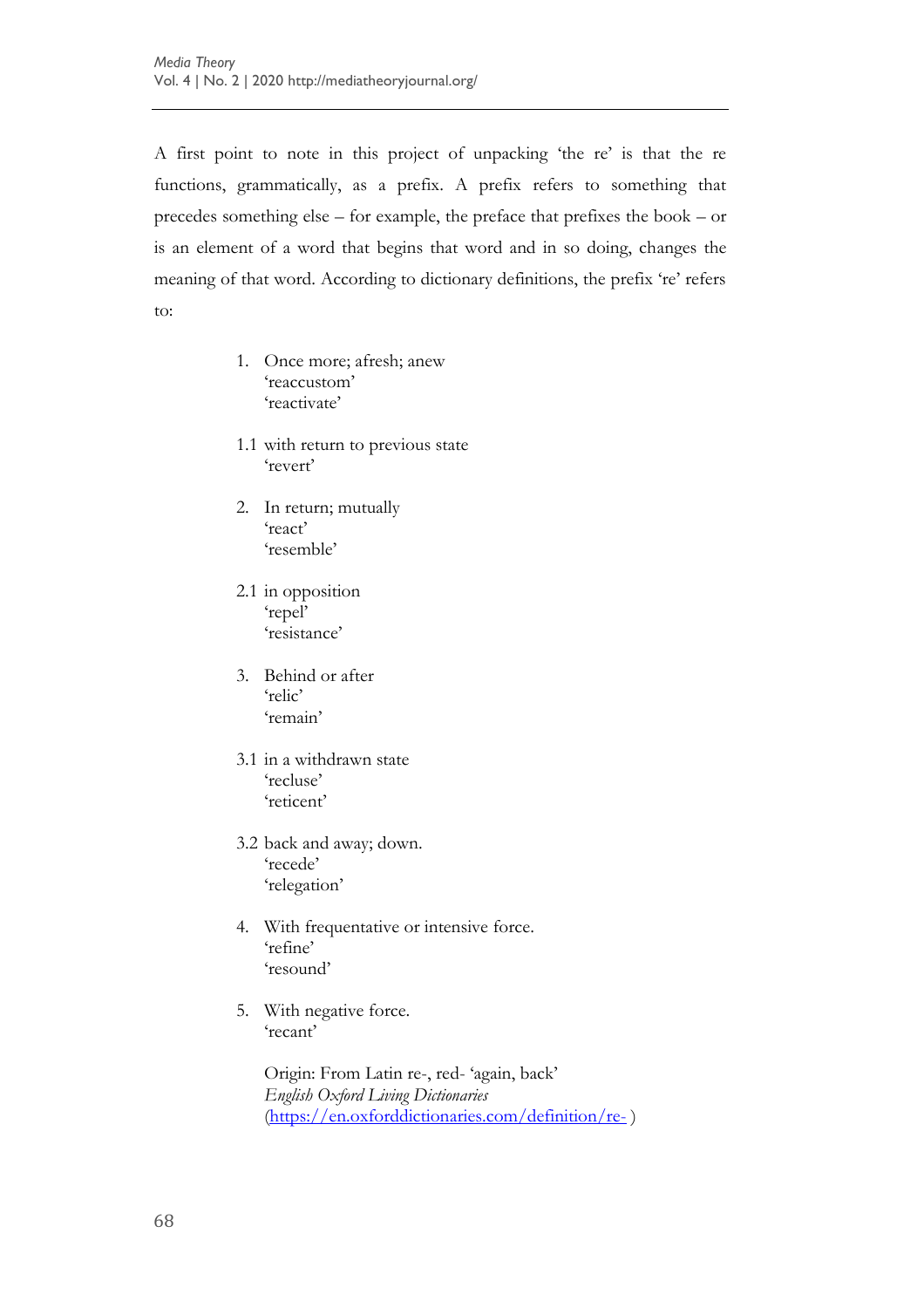What is evident from this definition is that the 're' may involve, potentially, many different temporalities. For example, it might involve 'afresh' or 'anew' as well as a reversion or 'return to [a] previous state'. It may signal remaining, receding and reacting. It may also highlight an 'intensifying force'.

The many temporalities of the 're' have been examined in a recent 'errant glossary' of 'the re-' (Holzhey and Wedemeyer, 2019). In their preface to the collection, Christoph F. E. Holzhey and Arnd Wedemeyer note the 'complex temporality' and 'plurivectorial tension' of some of the prefixes that are prevalent in contemporary critical theory, including 'post', 'de' and 're' (2019:  $(x)$ <sup>4</sup>. Indeed, in her analysis of the 're' of 'recherche' (or 'research') as it functions in Marcel Proust's *A La Recherche du Temps Perdu* (*In Search of Lost Time*) ([1913-1922] 1988-90), Julie Gaillard (2019) draws attention to the problem of an 'understanding of time as infinite succession from past to future' (2019: 2). Gaillard notes that in French, 'temps perdu' refers both to ‗time lost but also time wasted: while lost time is a metaphor of the past, time can be wasted in past, present, or future' (2019: 2-3). She argues that this ambiguous, double meaning of the term sees 'the prefix "re", [as] now divided into two co-existing yet contradictory meanings and directions, at the same time intensive and iterative, forward and backward' (2019: 3).

In another essay, Daniel Reeve (2019) explores 'the curious relation to time' (2019: 91) of the animated sitcom, *The Simpsons*, which he conceives in terms of repetition. On the one hand, he notes how despite the 'remarkable sequence of events [that] takes place' in an episode of the programme,

the consequences of these life-changing happenings do not survive beyond the end of the episode in which they take place: the credits roll, the reset button is pushed, and the family returns to their sofa. At the beginning of each new episode, we are invited to forget the years of accreted narrative that precedes it, except when these accretions are played for laughs. Episode breaks thus function as a way of regenerating a state of near-endless potential for new stories, unencumbered by the need for continuity (2019: 91-92).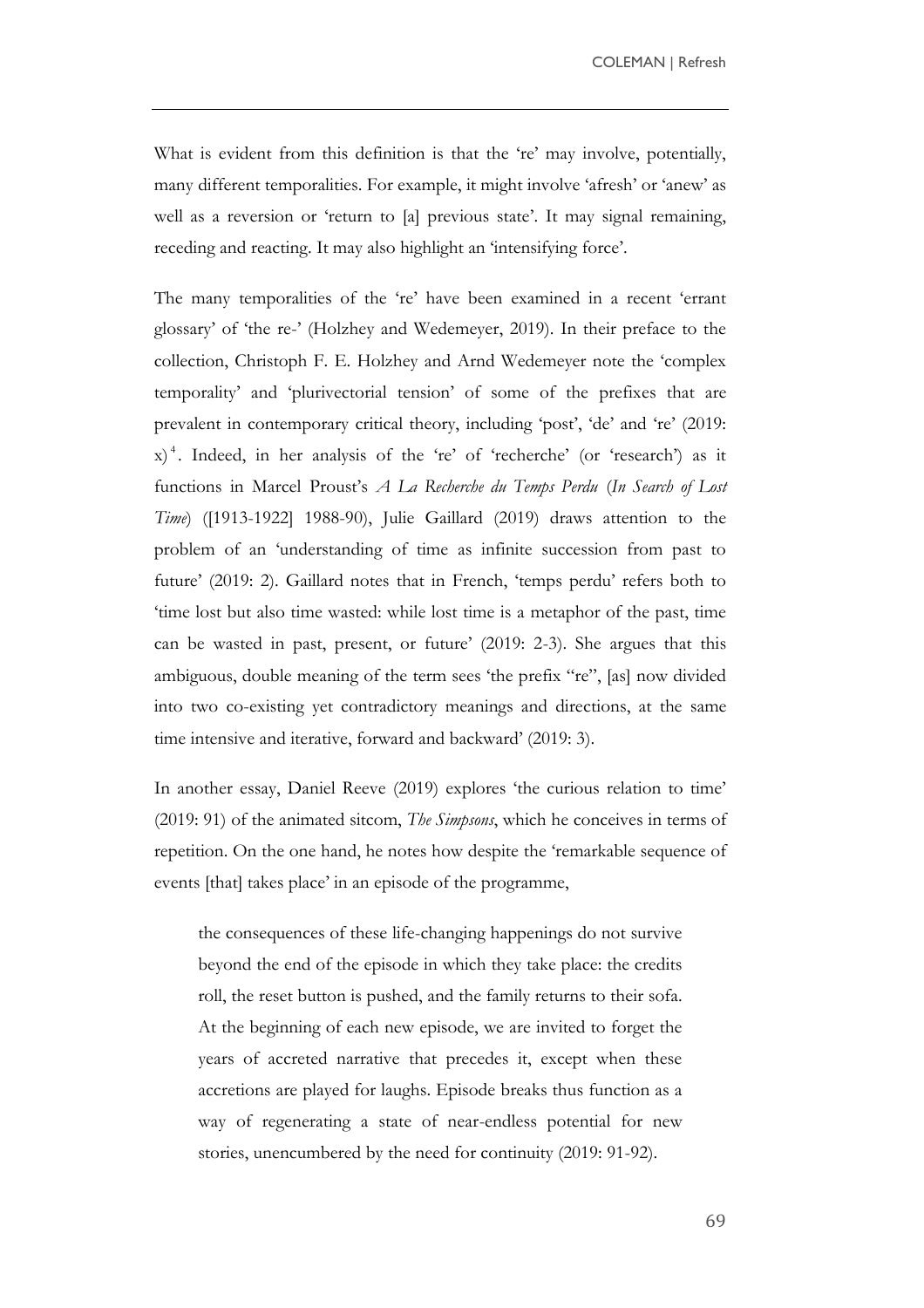On the other hand, Reeve asserts that this situation of 'near-endless potential' is 'maintained equally by another strange temporality' (2019: 92). This temporality is a 'present-day time in which the show takes place', whereby an episode takes place approximately within the timeframe in which it is produced and aired (1989, 1999, 2009, 2019…) but where the characters do not age – Bart is always ten, Lisa eight, and Maggie, a dummy-sucking baby. '[T]he overall effect of this presentness', Reeve argues, 'is to sharpen further this sense of stasis. We should not understand *The Simpsons* as existing within historical time; instead, the show's situatedness in a roughly present time should be taken as a guarantee that it is not historically placed. The show exists inside historical time, but isolated from its flow'  $(2019:93)^5$ .

Reeve understands these 'strange' temporalities of *The Simpsons* in terms of a response to the demands and requirements of 'serially extended texts', such as television series:

to maximise the possibility of continued commercial success, a serially extended text must stay the same – stay recognisably itself, true to the core of its own original appeal – as its run continues through time. At the same time it must change, because of the demand for new stories within the established formulas, and because of an expectation that each iteration produce a sense of closure. Such texts must therefore change as little as possible; they must satisfy a need for new stories while remaining, in quite a strong sense, themselves (2019: 93-94).

That *The Simpsons* has been running for over thirty years demonstrates, Reeve suggests, that '[t]he show's attitude to time solves, perhaps more successfully than any other work of television, the contradictory demands of serial textuality' (2019: 93). Central to Reeve's analysis of repetition, then, is the relationship between continuity and change, or sameness and newness. As a serially extended text, *The Simpsons* both resets (becomes new, different) and remains (stays the same); the calibration of this relationship is key to its endurance and success.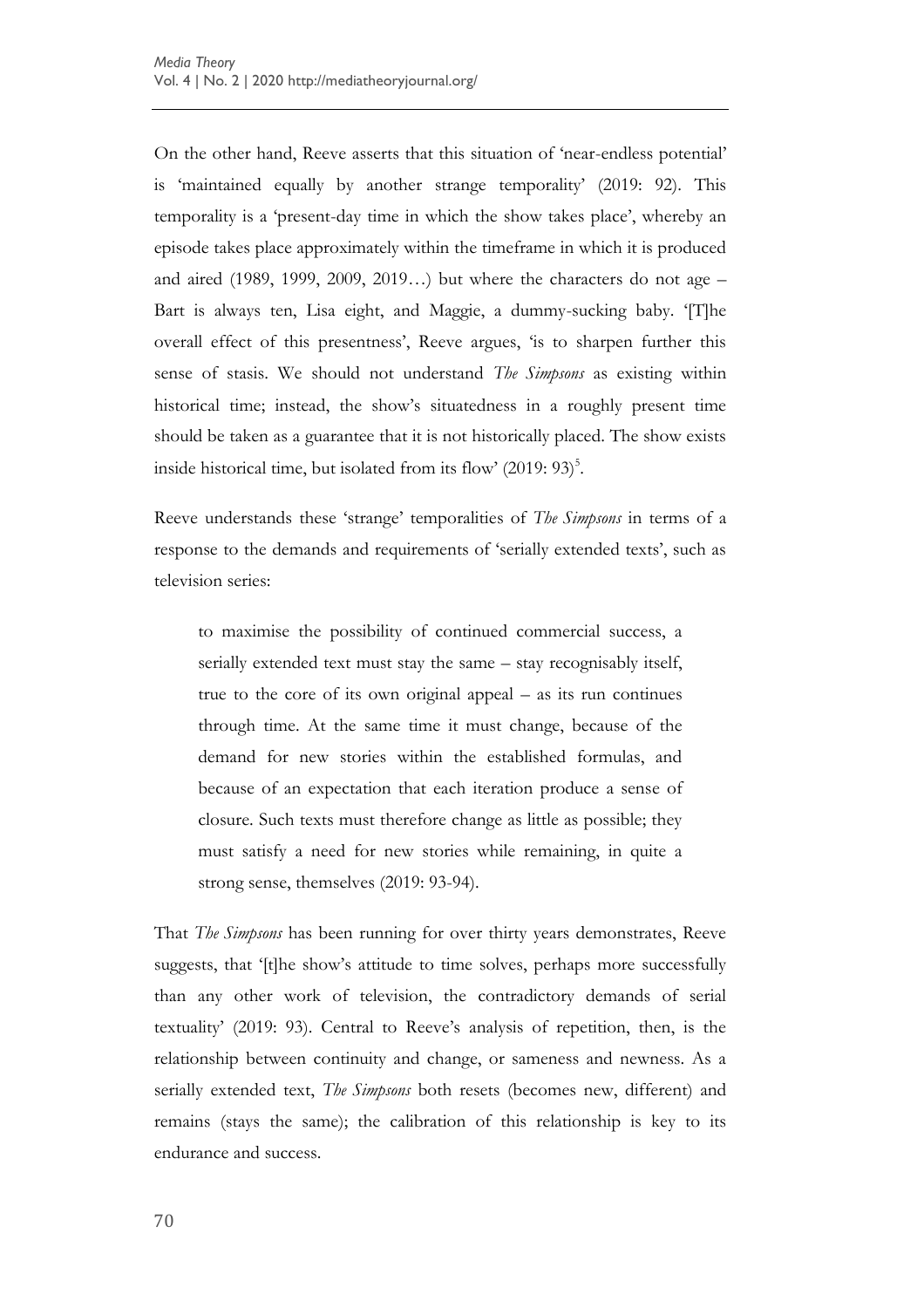Also discussing the relationship between two seemingly opposed or contradictory processes or movements, Christine Frey (2019) focuses on the verb 'restrain', noting the word originates from the Latin, 'restringere', meaning 'first and foremost, "to hold back", "to withhold"; it can also mean to "bind back", to "put in chains" or figuratively to "put in limits" or simply "to limit" (2019: 141). Analysing the function that the 're' has in this word, Frey observes that both stringere and restringere 'denote the action of "binding" (2019: 141); hence, 'the re' 'does not connote a repetition or a restitution  $-$  this is not an iterative "re". An act of restringere does not stringere something again, nor does it take it back to its original status' (2019: 142). Frey's analysis here highlights that the 're' of restringere has a function other than repeating a stringere or returning it to its original state. In the case of this word, the 're' functions ‗as an intensifier, adding emphasis to the meaning already expressed in the base' ('stringere'). Frey argues:

Like many Latin prefixes, such as 'ad', 'ex', or 'cum', 're' can have the function of an aspect marker, signifying 'thoroughness'. ‗Resplendent', for example, means not to shine (splendere) again or to shine back, but to shine brightly. Similarly, ‗to restrain' would thus mean to bind, but to do so thoroughly or fully: perhaps with great intensity, force or effect (2019: 142).

While Frey's comments here develop the definition of the 're' as a force or intensity, she goes on to argue that 'the intensifying "re-" [of restrain (and restringere)] does not simply strengthen the root meaning while leaving it unchanged; rather, it carries additional connotations, connotations that add to or even alter the meaning of the base' (2019: 142). Frey understands the 're' of restringere as indicating both that whatever is being bound in some way 'calls for the intensification of the binding signified by the " $re-$ " – otherwise the word stringere would be sufficient – and 'to the restraint of something that would otherwise, were it not restrained, be in flow, in movement, that is: ongoing' (2019: 142). Thus, the force to which the 're-' of restraint and restringere refers is one that is both exerted and countered. 'In every restraint', Frey writes, 'there are two forces at work: one that aims, obviously, at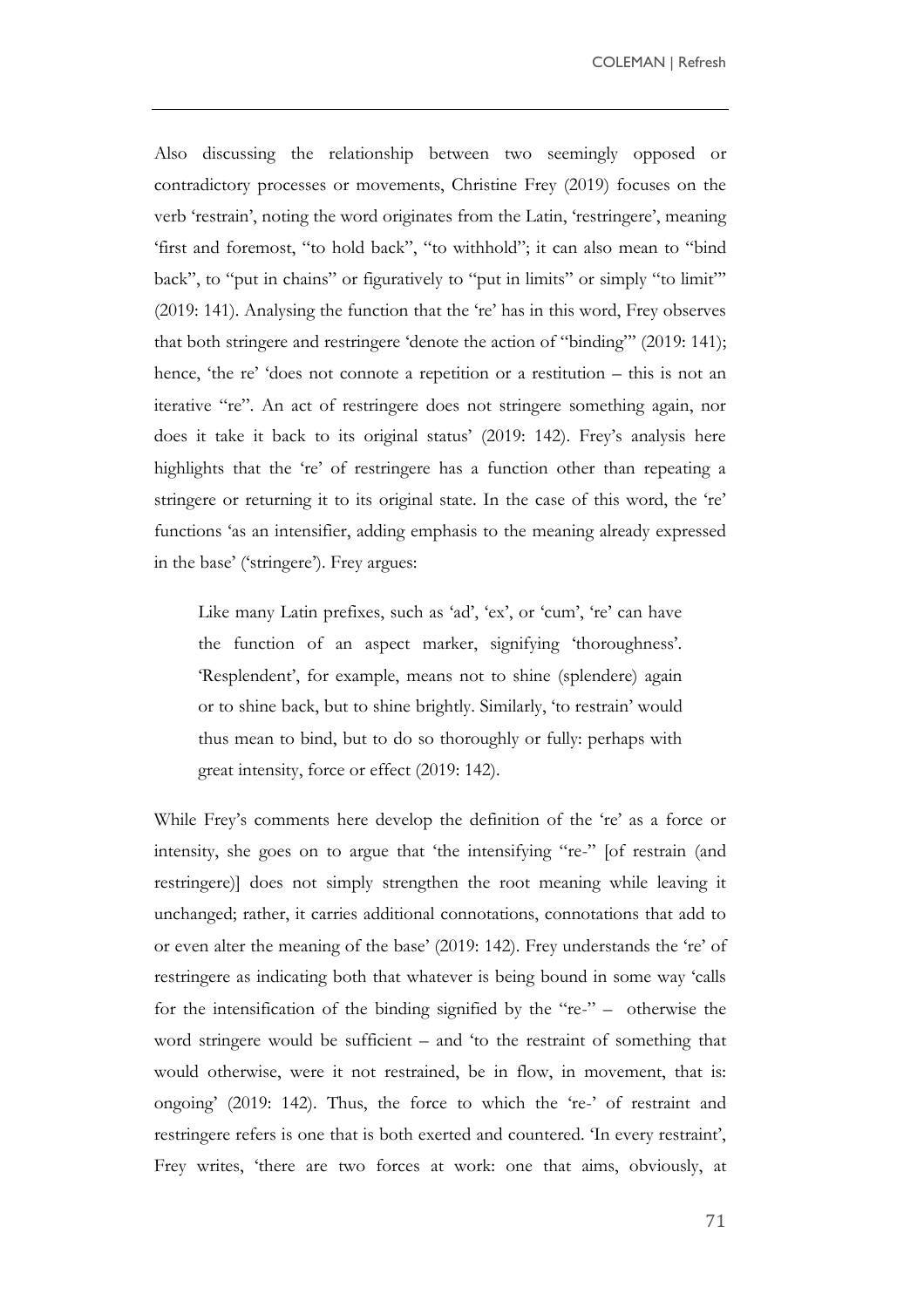continuing its course, or to say the least, aims at not being arrested; and one that arrests, one that suspends – even if intermittently or provisionally – an action or motion. The very "re-" in "restrain" implies by necessity two different dynamics, or two opposed forces' (2019: 143).

In conceptualising restrain in terms of two competing forces of movement, Frey problematises a chronological understanding of time, arguing that restraint refers not to a temporary halting or delaying of the movement of that which is restrained. This is a misguided understanding of restraint as it assumes that the movement of that which is restrained and the restraint itself are of 'the very same time' (2019: 144). Instead, she argues that the times of the restraint and that which is restrained are 'of an entirely different order' (2019: 144):

A restraint is more than a simple delay, a postponement is one and the same time as that occupied by what it postpones. Rather, a restraint interrupts not just a movement but the very time of that movement, in order to institute another kind of time: the indefinite, non-teleological, open-ended time of the restraint. The restraint does not just arrest a movement, but suspends the very time of that movement and imposes its own, essentially different regime of time. Since its duration is indeterminate (the act of restraining could stop after a few seconds or go on for ages), the act of restraining, in other words, gains a certain autarchy (2019: 144, my emphasis).

In unpacking the temporalities involved in restringere, and in particular examining the tensions involved in the temporalities of a movement and that which restrains the movement, Frey's argument points not only to a multiplicity of temporalities but also to the ways in which these temporalities might function as 'essentially different regime[s] of time'. For Frey, the temporality of restringere operates not only to halt movement but to instigate an alternative regime of time. This new regime of time is autocratic in that it is both separate to the temporality of the movement it halts and determinative of how long the movement is halted. While Frey's work highlights the struggle via which a certain kind of time might become dominant, or imposed over other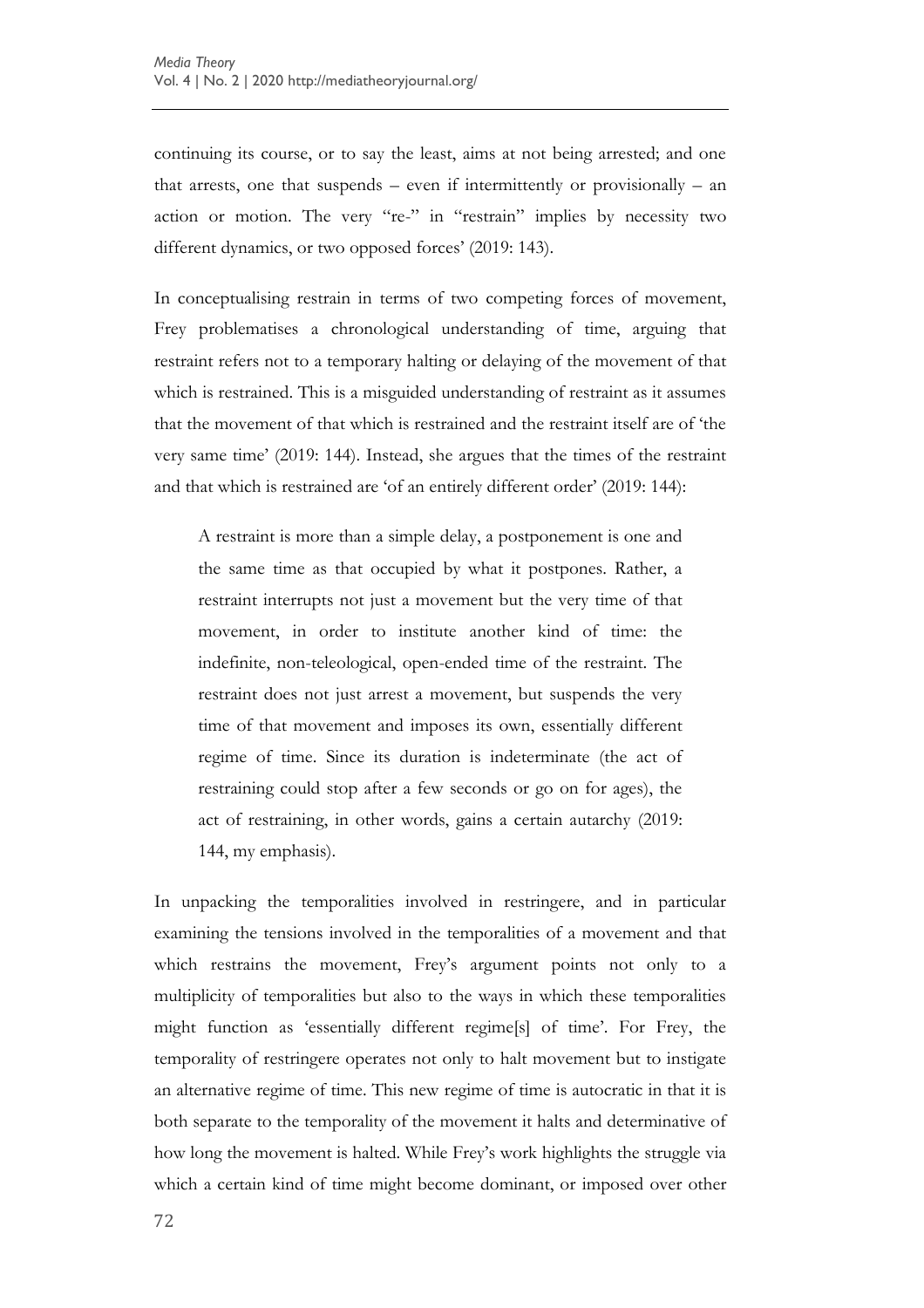kinds of time, Reeve's discussion of repetition examines how such different regimes of time may function together to create a temporality specific to serially extended texts. In the case of *The Simpsons*, neither resetting (the new) nor remaining (the same) become dominant but rather the tensions between them become another 'strange temporality'.

### **Refresh, again and again…**

The discussion of the multiple and potentially different regimes of the temporalities of the 're' that Reeve and Frey point to help to develop an appreciation of the temporalities of digital media refreshing. For example, they aid an understanding of how the refreshing of streams and feeds create, at once, a situation in which there is always the potential for new stories, and for a 'resetting' of those stories – 'sitting in the current moment but you're anxious to get to the next thing, so you scroll up to see what's happened' as Giles puts it. There is also, at once, the potential for a sense of stasis, or as little change as possible – getting sucked in to or endlessly cycling digital media platforms and apps.

Moreover, Frey's argument draws attention to how the 're' of refresh intensifies and also changes the meaning of 'fresh'. As noted above, refresh involves not so much a more forceful or concentrated freshness as a distinct temporality that is capable of moving forwards, backwards and staying still or stuck. However, Frey's and Reeve's analyses focus on the temporalities of restrain and repeat respectively; while they are helpful and can be taken up in understanding the temporalities of refresh, they are not intended to address its distinctive qualities.

My suggestion is that the multiple and diverse temporalities of refreshing be understood in terms of a present temporality; that is, in terms of a temporality that is located somewhere in between the past and present but where the boundaries that demarcate it from these other temporalities are porous and in continual movement and readjustment. The present is both 'now' and ‗immediate', and on-going and open-ended. Refreshing brings forth the next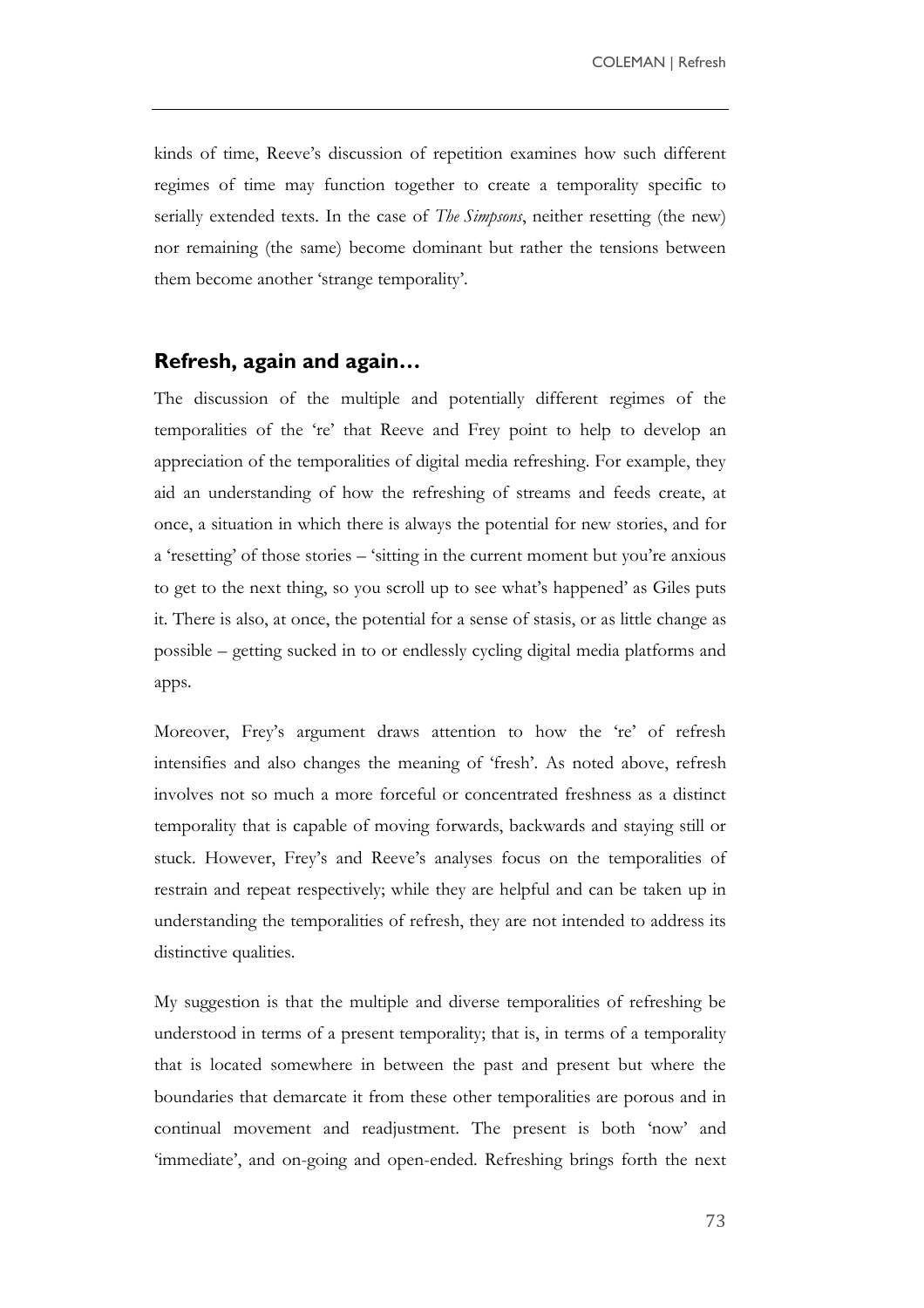moment from the current moment, and this current moment can also be subsumed within the next. It may, then, be (experienced as) contracted and expanded so that it is, at the same time, new, continuing, and stilled or paused.

Indeed, returning to the discussion of the prefix 're', at first glance, it would appear that the first definition of 'the re' – 'Once more; afresh; anew' – is of primary interest to an understanding of digital media refreshing. Indeed, the Word Thesaurus offers up 'enliven', 'rejuvenate' and 'revitalise' as synonyms for 'refresh', and a range of platforms and apps highlight their ability to continually present new stories, messages and images. Taking this definition in isolation, refreshing would seem to imply a constantly changing stream, feed or page of information, where the temporality is forward-moving, inclined towards newness. However, for the participants discussed above, this linear, progressive temporality is only one aspect of refreshing. The other definitions of 'the re' are also implicated. For example, the first definition is accompanied with a 'return' or 'reversion' to a 'previous state'; 'afresh' and 'anew' are not 'fresh' and 'new' but are a reinvigorated freshness or newness. Here, the 'once more' indicates a starting again, or a situation in which 'the re' is continually in process. In this sense, the 'cycle' or 'repressed present' that Suvi and John note is of significance. Refreshing conjures new material but this new material is never-ending. There is always more content and so the 'latest' data is always being refreshed, as Melissa and Iris say.

In addition to 'starting again', the cycle of refreshing also involves, as the second and third definitions of 'the re' specify, returning, remaining and receding, and being 'behind or after'. With the possibility of constant refreshing, there is a sense not only of returning, once more, but also of never being on top of or ahead of the content. Such a situation might involve, as the third definition also highlights, being in a 'withdrawn state' – 'recluse', 'reticent' – as John's explanations of the feeling of being sucked into the mindless scroll as 'incredibly unpleasant' seems to suggest  $-$  and/or a receding from it. John was one of many participants who discussed ways in which they were trying to control their digital media use by limiting it and/or by expanding their engagement with other non-digital activities. During our interview, for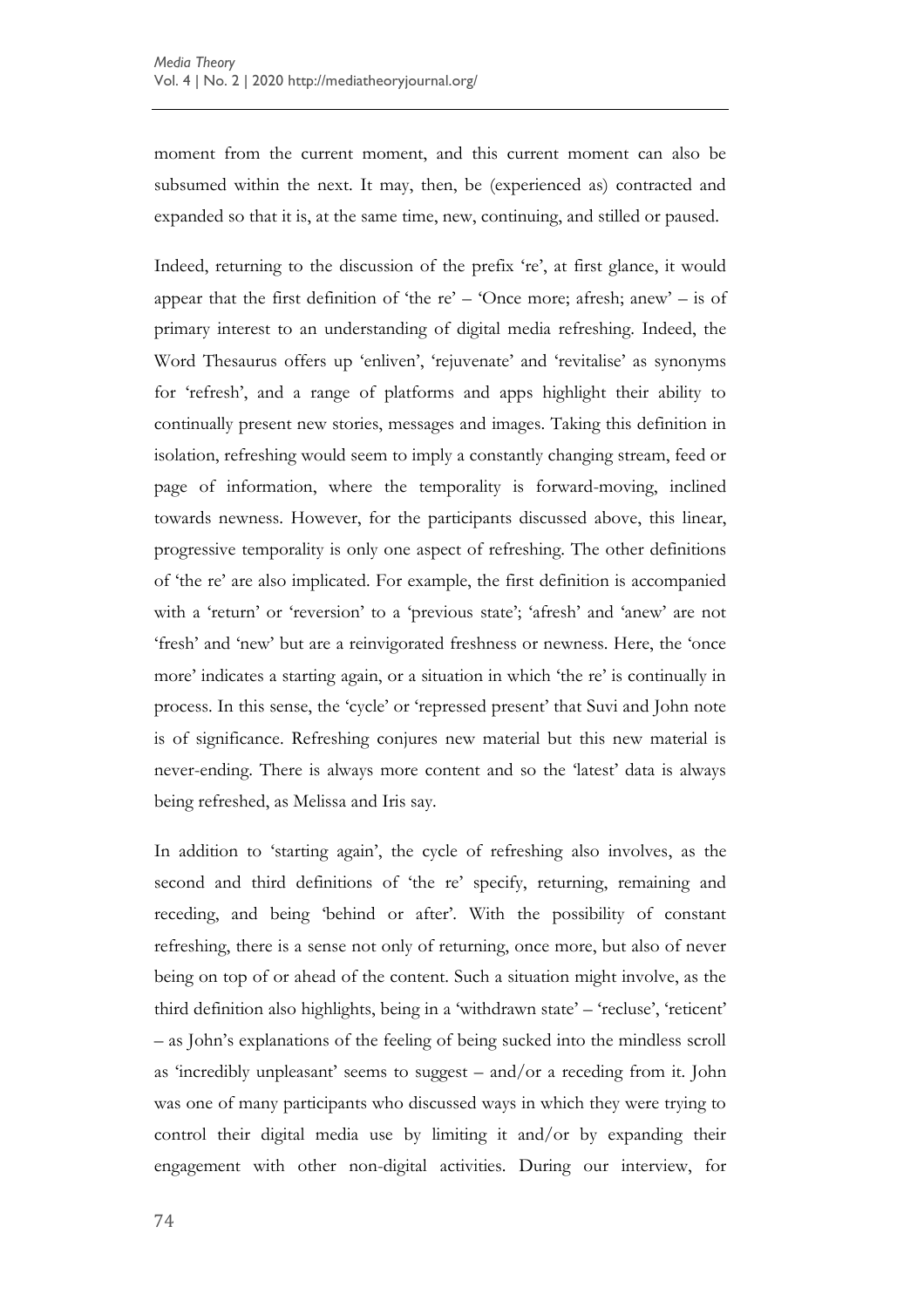instance, Giles noted how he had placed his phone face down on the table with the sound turned up as part of a strategy to cope with its potential to 'keep bugging me', while Bea talked about how they had become more mindful of how long they spent on their phone and what they did whilst on it to try to maintain mental good health. The withdrawn or potentially stressful or upsetting states described by John, Giles and Bea serve to indicate the affectivity of 'the re'; the 'frequentive or intensive' or 'negative' force of definitions four and five.

Here, the ongoing refinement or renunciation ('recant') of people's engagements with digital media is of note. As many participants explained, there were both positive and negative affects associated with digital media, and a continual assessment and reassessment of how these were experienced and might be managed had become embedded in their lives. In one of the group interviews, for example, the girls discussed a 'spectrum' of positive and negative aspects of social media, and talked about how they might recognise and balance them. What these various definitions and examples of 'the re' indicate is a complication of a linear temporality  $-$  a straightforward 'going forward' – by insisting on how a range of temporalities might be important. These include how in a 'going forward' there may also be a 'going back', or a ‗being behind' and a sense of the continual looping of temporality; a perpetual starting again.

On this point, it is worth noting its origin from Latin as 'again, back'. While 'back' is a feature of other 're' words – including repeat and restrain – 'again' might be understood as more specific to refresh. The Microsoft Word Dictionary defines 'again' in these ways:

a·gain (adverb)

- 1. at another time
- 2. as before
- 3. differently
- 4. in addition
- 5. moreover
- 6. these days
- 7. after all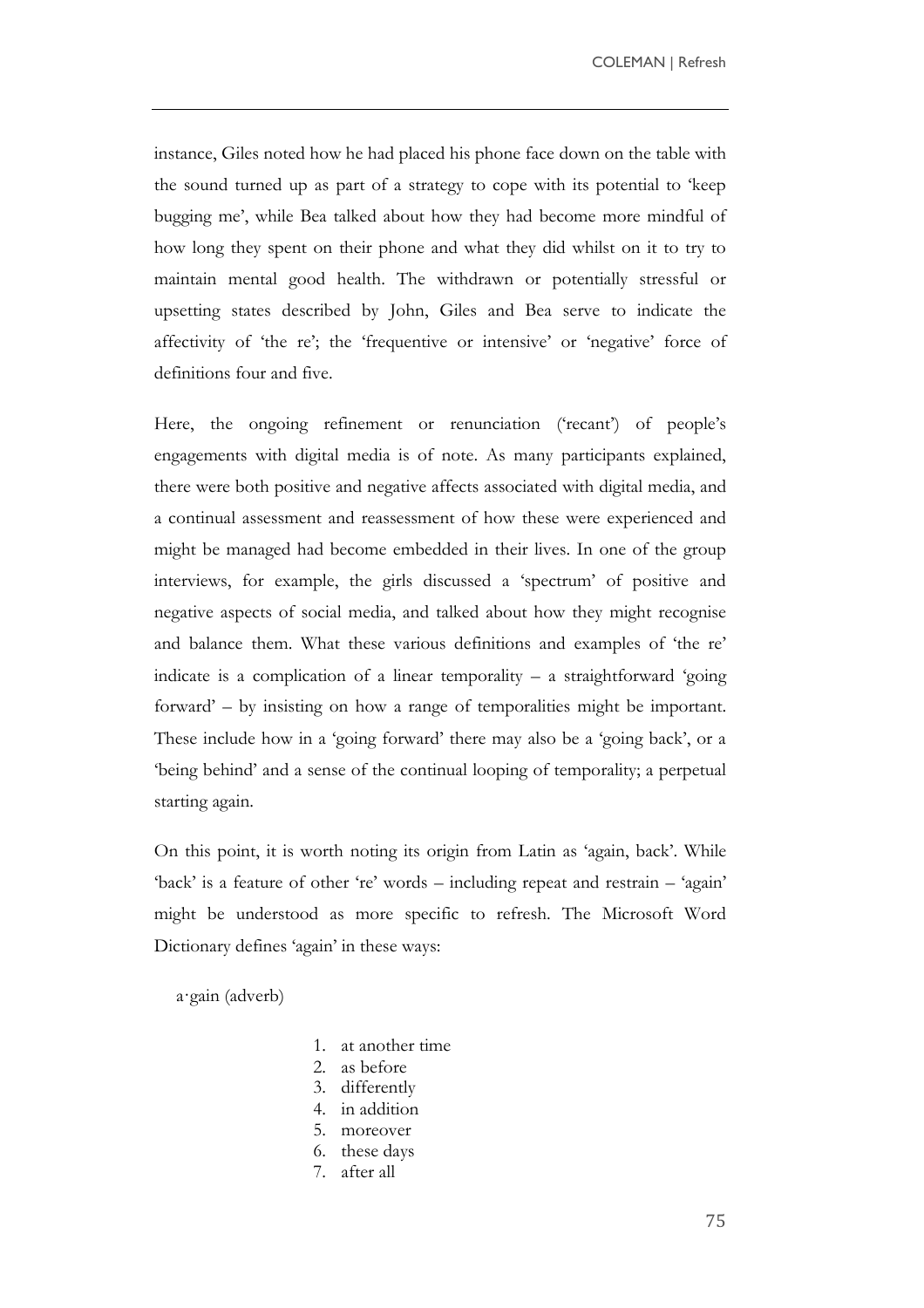8. more again and again repeatedly

All of these definitions are of interest to an understanding of refreshing, for they all indicate its dynamism and multiplicities. Refreshing provides 'another time' that is 'different', 'in addition', 'more' and 'moreover' and that can yet also, ‗after all', appear or feel ‗as before'. Moreover, it is also a temporality that is done 'repeatedly', incessantly: 'again and again'.

It is this aspect of refresh that helps to make sense of the present, as a temporality that is both distinctive and with porous boundaries, that is both immediate and capable of going on, and on. Understanding refreshing in terms of the again and again, for example, captures how it is explained by Adam as looking to see if there's anything interesting that comes up'. Flicking, scrolling or pressing to increase the chances of content that 'pique' the interest can introduce the most recent posts into the feed as well as re-order content so that posts not seen before appear. In both of these cases, 'freshness and relevance' are delivered by digital devices (Weltevrede, Helmond and Gerlitz, 2014: 135). Adam contrasts searching web content with ‗just looking', noting that they are differing processes; the former is aimed at finding specific content that is defined in advance of the search (a place or time, information about something in particular), the latter involves an openness to what might be(come) interesting. Whereas the former is more focused on content, so that the search is a means to an end, with the latter the search might be understood as that which folds together the process by which content is found and engaged with and the content itself. That is, the search is as important as the content that is found. Gaillard's argument about Proust and 'recherche', where she argues that the 'temps perdu' involves 'time lost' and 'time wasted' captures an aspect of this search; it is pointed to in how Suvi and John discuss the presents of being sucked into and cycling across social media platforms. However, understood in terms of the 're' of refreshing, searching might also involve refreshing content to deliberately waste or lose time; whilst waiting for a bus or a kettle to boil, whilst taking or making a break from paid or informal care work. In these senses, the search may be more aimless than the ones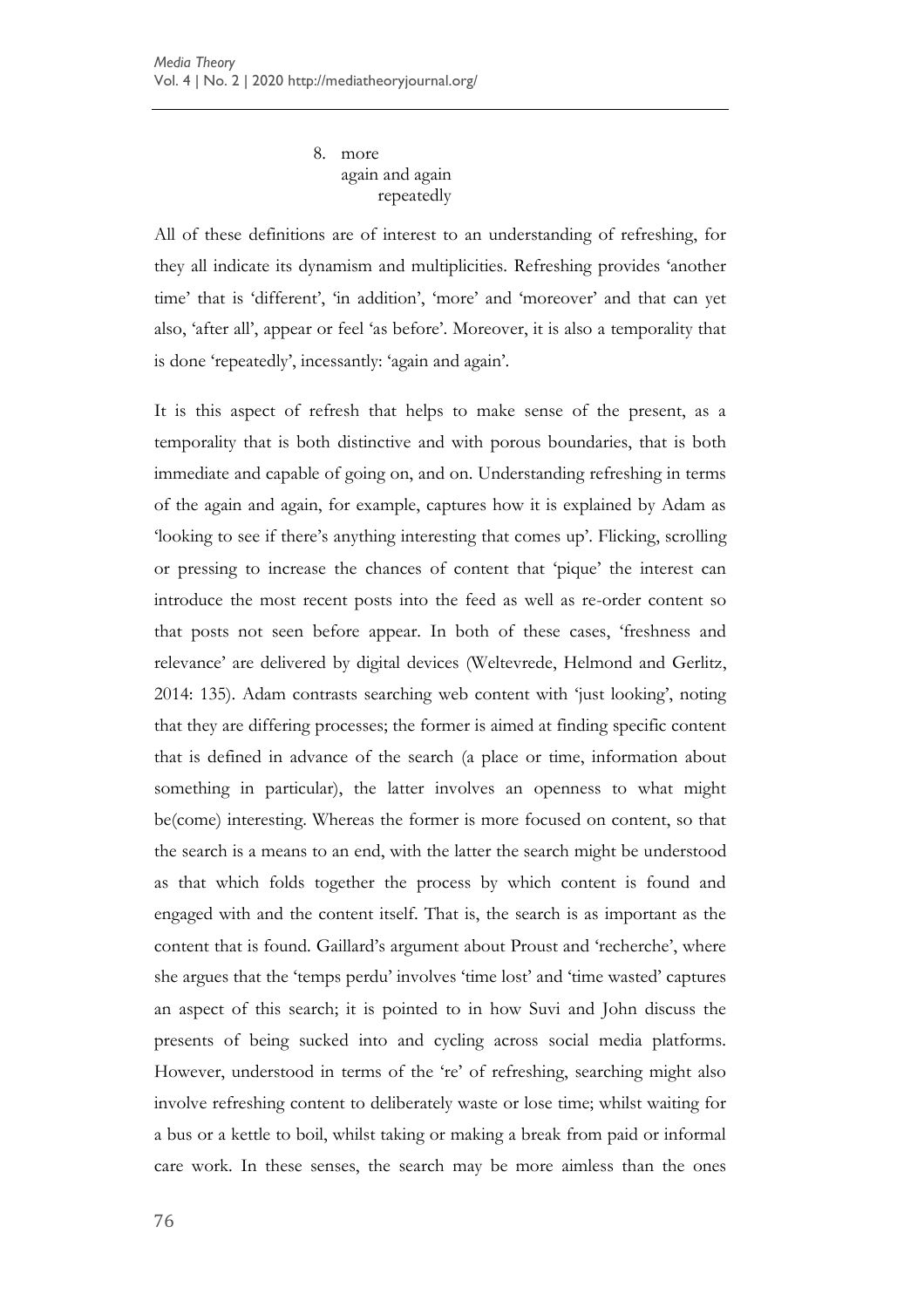directed towards finding specific content, but no less significant. That content may be refreshed again and again, then, designates a present temporality in its capacity to both move on and be still, be of interest and be dull, flattened, or oppressive.

The againness of refreshing also signals the situation of the present as being an in between temporality. This is indicated by the explanations of refreshing as a temporality that is a cycling or scrolling or 'just looking'; a temporality where linearity is suspended, paused, or scrambled. In one of the group art workshops conducted at the school with a group of 16-17 year old young women, we explored ways to visualise the times of social media. As I noted above, one small group of three of the students made a diagram using 'an acronym to explain social media but in an unexpected way. So we talked about generations and we thought about positive words that we could use to describe it. So then we did "growth, engulfed, neglect, evolution, restart again, trance, inspiration, options, never-ending and separation" (Rima). They go on to explain how the acronym represents a spectrum of affects and emotions that social media can generate:

we wanted to use positive sides of the spectrum as well as negative sides and then we put restart in the middle because it can be looked at as a bad thing and a good thing. So we thought it was just interesting to see the type of things that social media can evoke as well as the type of things that it makes you strive towards being. So it inspires you as well as it also separating you. So we found that quite interesting, the different sides of the spectrum.

Notable here is where 'restart' is placed in the spectrum. The students explain this placing in terms of 'restart' being potentially both a positive and negative  $'$ thing' – it thus sits 'in the middle' of the spectrum of 'the types of things that social media can evoke'. What is also notable is how this is described as 'restart again', which seems to indicate the possibility of changing the affects and emotions that social media evoke, away from the negative ones and towards those that are more positive, for example. 'Restart' in this sense is 'in the middle' because it offers the possibility of beginning anew, or differently.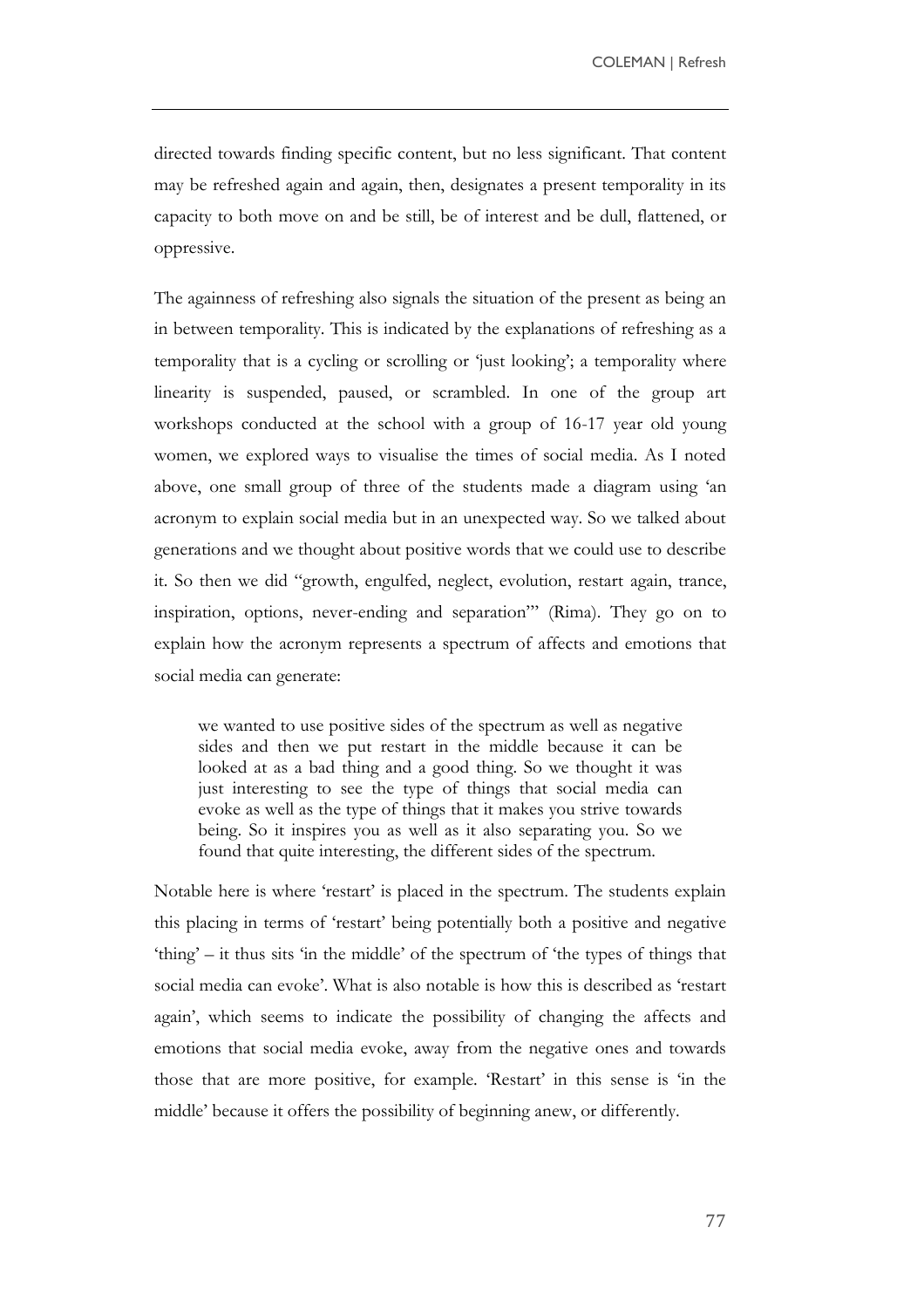It is important to recognise that the students select a specific 're' word – restart, defined as 'a new start or beginning', and also as 'to start again'. While the specificities of this 're' word must be taken into account, the 're' of 'restart' functions in a similar way to the 're' of 'refresh' in designating again; a new start that may, at the same time also refer to 'as before'. This is a new start that might be repeated – again and again – and where the newness may involve stasis, suspension and a going 'back'. Understood temporally, the 're' of ‗restart' and of ‗refresh' indicates a present temporality of both inertia and movement, continuity and change, the same and the new, difference and repetition (Deleuze, [1968] 1994). This is a present temporality because it is in the middle. In the middle of a plethora of affects and emotions, and in the middle in composing a temporality that, in moving on and going back, somehow stays where it is, again.

# **The refreshing experience**

I asked above about how the refresh experience – and specifically its temporalities – might be coming to compose a contemporary structure of feeling. Returning to Williams' elucidation of the television experience as constituting a structure of feeling in the 1970s, it is notable that the digital media experience shares some aspects with it. These include the 'ruefully admitted experience' that it is 'very difficult to switch off' either television or digital media  $-$  as with television, the refreshing of digital media suggests 'the reiterated promise of exciting things to come, if we stay' – and that both may facilitate 'a very difficult experience to interpret' – as Williams describes of television, digital media may also involve 'bizarre disparities' within 'a single irresponsible flow of images and feelings'. In these senses, the concept of flow, developed to understand broadcast television, is also a feature of digital media. As Sarah Kember and Joanna Zylinska (2012) argue, life with and after new media is 'the incessant flow of mediation'  $(2012: xvi)^6$ .

However, Williams defines televisual flow as the uninterrupted sequencing of units (adverts and trailers as well as programmes) so as to 'move along' the audience seamlessly. This implies that the temporality of televisual flow is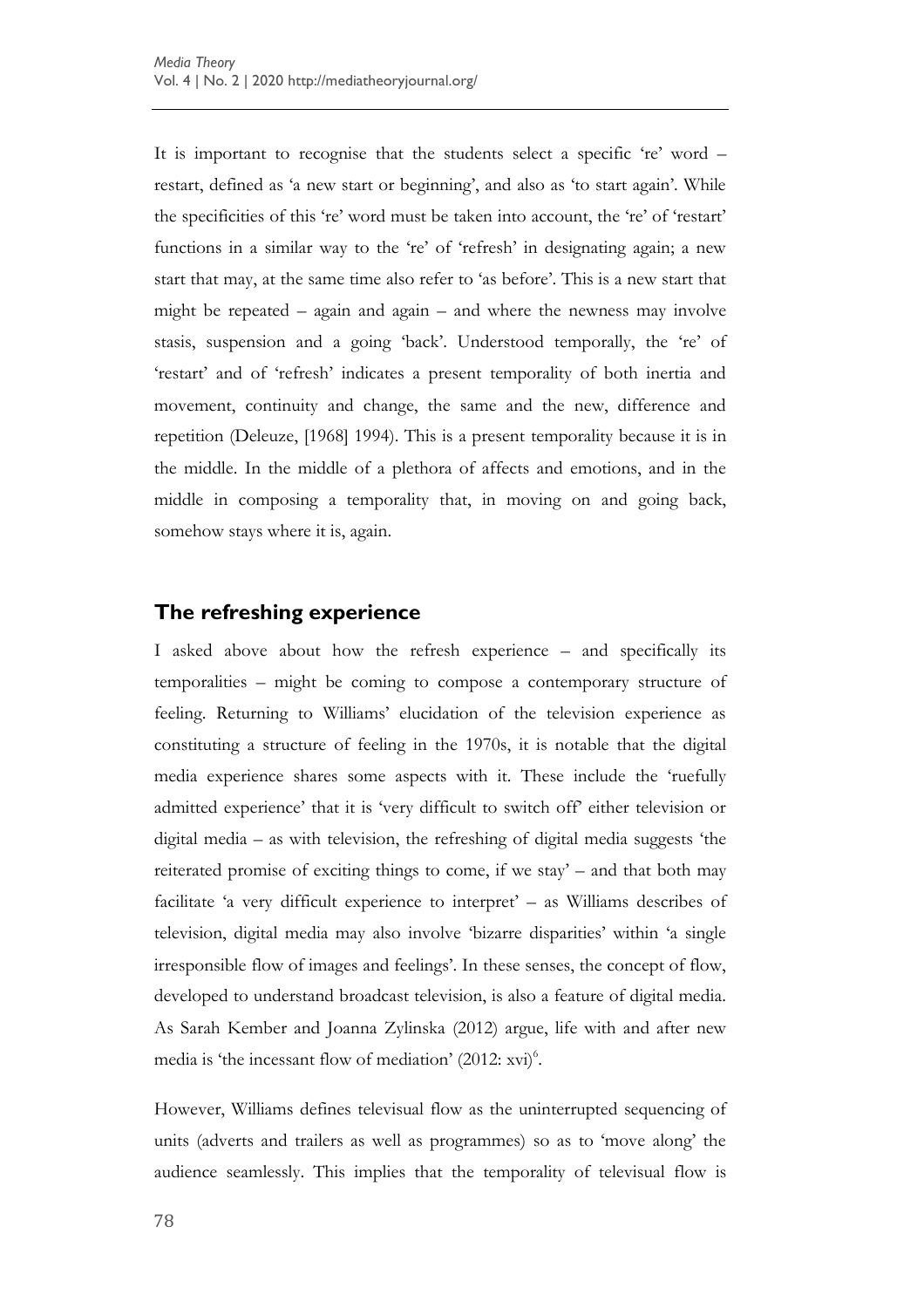linear and progressive; the ideal experience (from the point of view of programmers if not the audience) is one where intervals, interruptions and ‗bizarre disparities' are smoothed into ‗a single' flow that moves the audience from the beginning of the evening to its intended end. Furthermore, Williams argues, televisual flow is possible and desirable because television as a technology enables the sequencing of different units ‗in a single dimension and in a single operation', which he describes as a whole.

What becomes apparent from concentrating on refreshing as an integral and mundane aspect of digital media culture is that a temporality that does not so much move along from past to present to future but both moves and stays still, seems more characteristic of experience today. In this sense, then, the digital media experience is also in many ways distinct from broadcast media. That is, as I've suggested, a present temporality seems to distinguish the refreshing experience. Indeed, while the television experience involves a whole, the refreshing experience is a temporality that is in between; it involves the middle.

Celia Lury (2012) explains the middle as 'no longer defined with respect to determinable end points; rather it is an infinite and infinitely divisible space'  $(2012: 190)^7$ . She argues that this understanding or fantasy of the 'pure middle' is 'the work of a medium, or, in media res' (2012: 190); that is, in the middle, in the midst. The present of refreshing can be understood in these terms; as a temporality that is defined not in terms of external beginning or end points but in relation to its own contraction and/or expansion through the ways in which it continues and/or is subject to restarts and/or repetitions; the 'againness' of the present. This is a middle not only in terms of its location within a spectrum or between the past and future but also because it is always in the midst. While Williams defines the television experience as a flow of moving along, the refreshing experience is the production of and dwelling within the midst of the flow of mediation. This middle may be expanded or contracted in terms of how long it lasts – from a quick refresh of content on a webpage or app to the endless cycling within one or across many different platforms – and in terms of affective intensity – from bitty to endless, from stressful to mindless to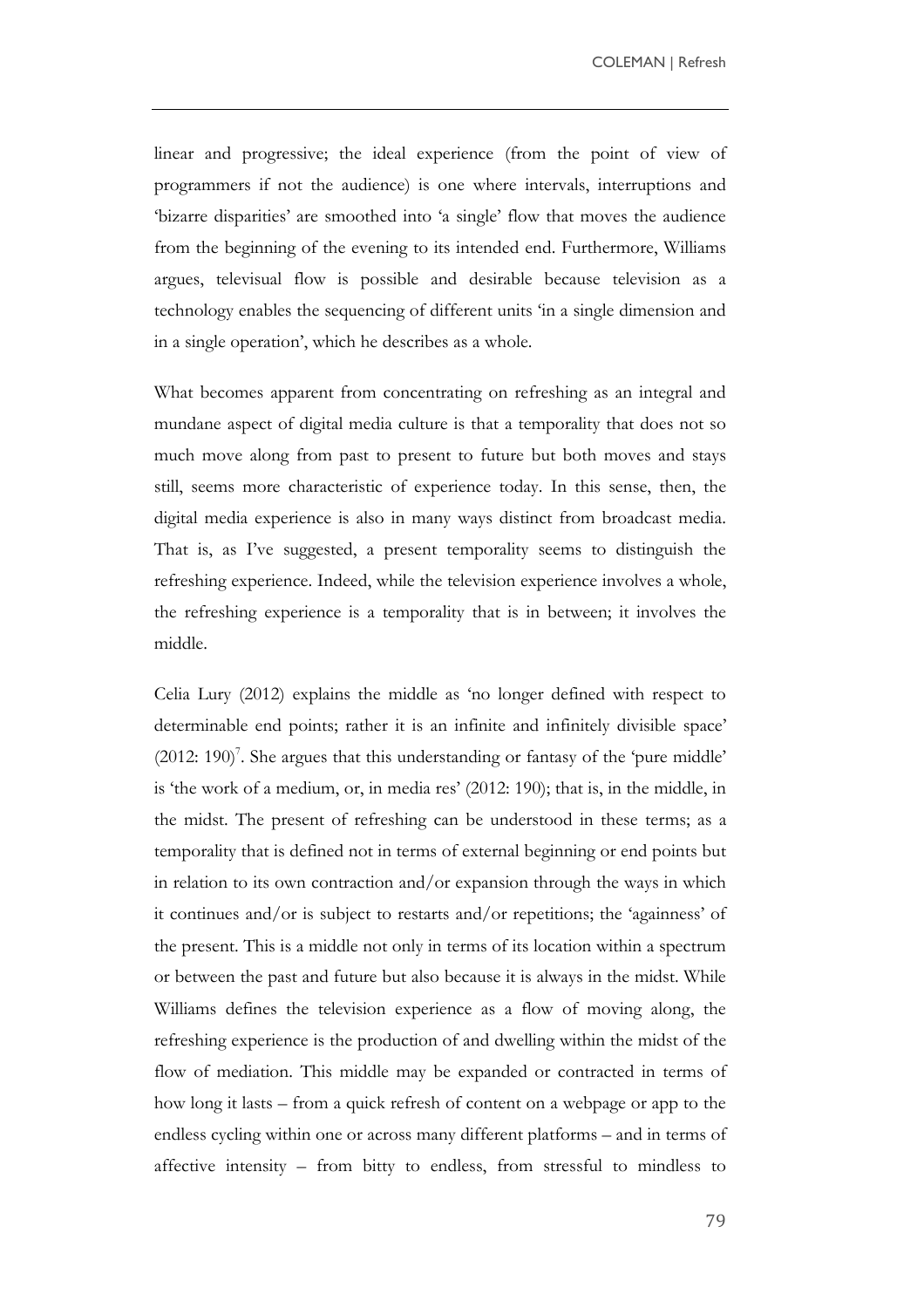inspiring. This refreshing experience is then, in Williams' terms, an ‗active', ‗flexible', ‗temporal present' (1977: 128) and part of what constitutes a particular structure of feeling today. That is, refreshing is, as Lury argues of the middle, 'one of the animating dynamics of contemporary mediation' (2012: 190), providing the sense of a collective, yet differentiated, contemporary, everyday and unexceptional experience.

#### **Acknowledgements**

Versions of this paper have been given at the Critical and Legal Conference, Open University, 2018, the 'Re' Network, CRASSH, University of Cambridge, 2019, and the Mediating Presents workshop, Goldsmiths, 2019. Thanks to Matthew Howard, Ruichen Zhang and participants at these events and to anonymous reviewers of this paper for sharpening my understanding of the issues explored. This research has been funded by the Leverhulme Trust (Grant number: RF-2017-632\8).

#### **References**

- Amoore, L. (2013) *The Politics of Possibility: Risk and Security Beyond Probabilit*y. Durham, MA.: Duke University Press.
- Amoore, L. (2020) *Cloud Ethics: Algorithms and the Attributes of Ourselves and Others*. Durham: Duke University Press.
- Chun, W. H. K. (2016) *Updating to Remain the Same: Habitual New Media*. Cambridge MA: MIT Press.
- Clough, P. T. (2000) *Autoaffection: Unconscious Thought in the Age of Technology*. Minneapolis: Minnesota University Press.
- Clough, P. T. (2018) *The User Unconscious: On Affect, Media, and Measure*. Minneapolis: Minnesota Press.
- Coleman, R. (2016) ‗A sensory sociology of the future: Affect, hope and inventive methodologies', *Sociological Review*, 65(3), pp. 525–543.
- Coleman, R. (2020a) 'Making, Managing and Experiencing "the Now": Digital Media and the Compression and Pacing of "Real-Time"', *New Media and Society*, 22(9), pp. 1680–1699.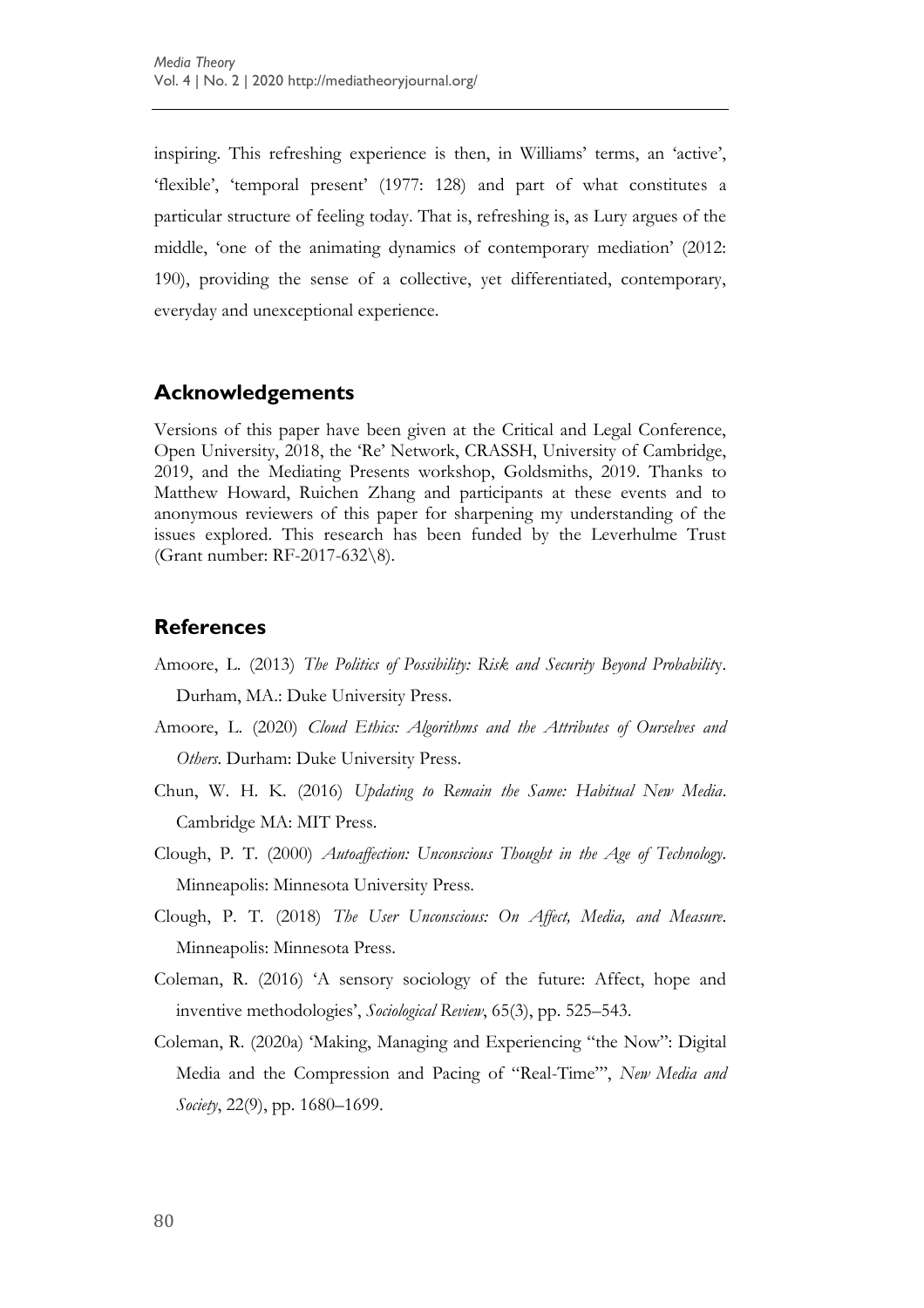- Coleman, R. (2020b) ‗The Presents of the Present: Mindfulness, Time and Structures of Feeling', *Distinktion: Journal of Social Theory*, Online first September 2020. DOI: 10.1080/1600910X.2020.1810730
- Crary, J. (2014) *24/7: Late Capitalism and the Ends of Sleep*. London: Verso.
- Deleuze, G. (1994) *Difference and Repetition*. London: Continuum.
- Farman, J. (2018) *Delayed Response: The Art of Waiting from the Ancient to the Instant World*. New Haven: Yale University Press.
- Felski, R. (2015) *The Limits of Critique*. Chicago: Chicago University Press.
- Frey, C. (2019) ‗Restrain', in Holzhey and Wedemeyer, A. (eds) *Re- An Errant Glossary*. Berlin: ICI Berlin Press, pp. 141–149.
- Gaboury, J. (2018) ‗The Random-Access Image: Memory and the History of the Computer Screen', *Grey Room*, 70(Winter), pp. 24–53.
- Gaillard, J. (2019) 'Recherche I', in Holzhey, C. F. E. and Wedemeyer, A. (eds) *Re- An Errant Glossary*. Berlin: ICI Berlin Press, pp. 1–10.
- Geoghegan, B. D. (2019) ‗An Ecology of Operations: Vigilance, Radar, and the Birth of the Computer Screen', *Representation*, 147(1), pp. 59–95.
- Grusin, R. (2010) *Premediation: Affect and Mediality After 9/11*. Basingstoke: Palgrave.
- Gunaratnam, Y. et al. (2017) *Every Minute of Every Day*. Available at: http://research.gold.ac.uk/20602/.
- Hansen, M. (2015) *Feed Forward: On the Future of Twenty-First-Century Media*. Chicago: Chicago University Press.
- Hassan, R. (2003) 'Network Time and the New Knowledge Epoch', *Time and Society*, 12(2–3), pp. 225–241.
- Juul, J. (2004) ‗Introduction to Game Time / Time to play –An examination of game temporality', in Wardrip-Fruin, N. and Harrigan, P. (eds) *First Person: New Media as Story, Performance, and Game*. Cambridge MA: MIT Press, pp. 131–142.
- Karppi, T. (2018) *Disconnect: Facebook's Affective Bonds*. Minneapolis, MA: University of Minnesota Press.
- Lohmeirer, C., Kaun, A. and Penzold, C. (2020a) 'Making time in digital societies: Considering the interplay of media, data, and temporalities—An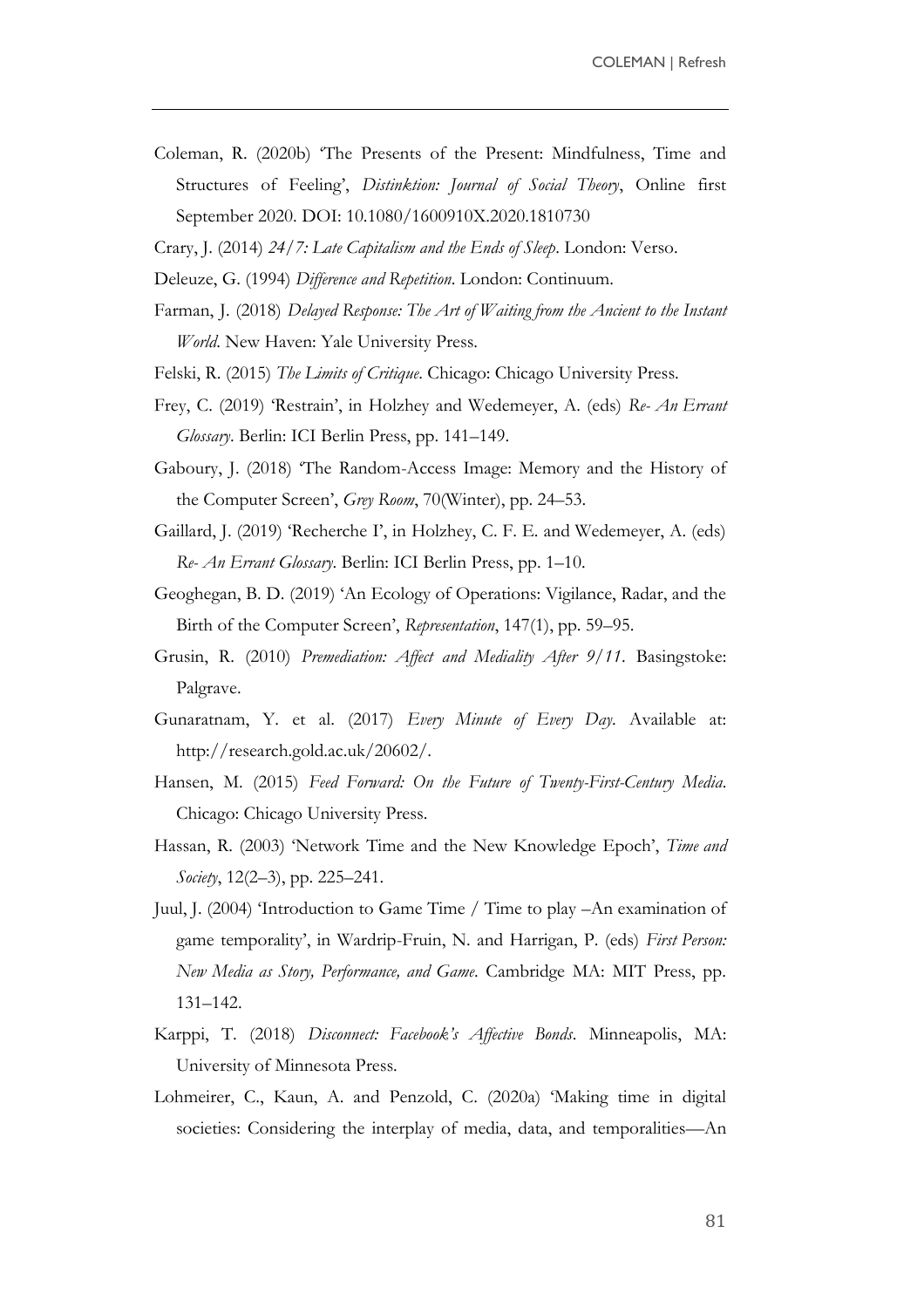introduction to the special issue', *New Media and Society*, 22(9), pp. 1521– 1527.

- Lohmeirer, C., Kaun, A. and Penzold, C. (eds) (2020b) 'The Mediatization of Time', Special Issue of *New Media and Society*, 22(9)
- Lupinacci, L. (2020) "Absentmindedly scrolling through nothing": liveness and compulsory continuous connectedness in social media', *Media, Culture and Society*, Online first. DOI: 10.1177/0163443720939454
- Lury, C. (2012) ‗Going Live: Towards an Amphibious Sociology', *Sociological Review*, 60: S1, pp. 184–197.
- Lury, C. and Day, S. (2019) 'Algorithmic Personalisation as a Mode of Individuation', *Theory, Culture & Society*, 36(2), pp. 17–37.
- Lyon, D. (2016) ‗Doing audio-visual montage to explore time and space: The everyday rhythms of Billingsgate Fish Market', *Sociological Research Online*, 21, pp. 57–68.
- Lyon, D. and Carabelli, G. (2015) ‗Researching Young People's Orientations to the Future: The Methodological Challenges of Using Arts Practice', *Qualitative Research*, 16(4), pp. 430–445.
- Niemeyer, K. and Keightley, E. (2020) ‗The commodification of time and memory: Online communities and the dynamics of commercially produced nostalgia', *New Media and Society*, 22(9), pp. 1639–1662.
- Parikka, J. et al. (2015) 'An Alternative Deep Time of the Media', in Parikka, J. (ed.) *A Geology of Media*. Minneapolis: University of Minnesota Press, pp. 29–58.
- Proust, M. (1913) *A La Recherche du Temps Perdu* (*In Search of Lost Time*). New York: Modern Library.
- Rai, A. (2019) *Jugaad Time: Ecologies of Everyday Hacking in India*. Durham and London: Duke University Press.
- Reeve, D. (2019) 'Repetition', in Holzhey, C. F. E. and Wedemeyer, A. (eds) *Re- An Errant Glossary*. Berlin: ICI Berlin Press, pp. 91–97.
- Sharma, S. (2013) 'Black Twitter? Racial Hashtags, Networks and Contagion', *New Formations*, 78, pp. 46–64.
- Taylor, T. L. (2012) *Raising the Stakes: E-Sports and the Professionalization of Computer Gaming*. Cambridge MA: MIT Press.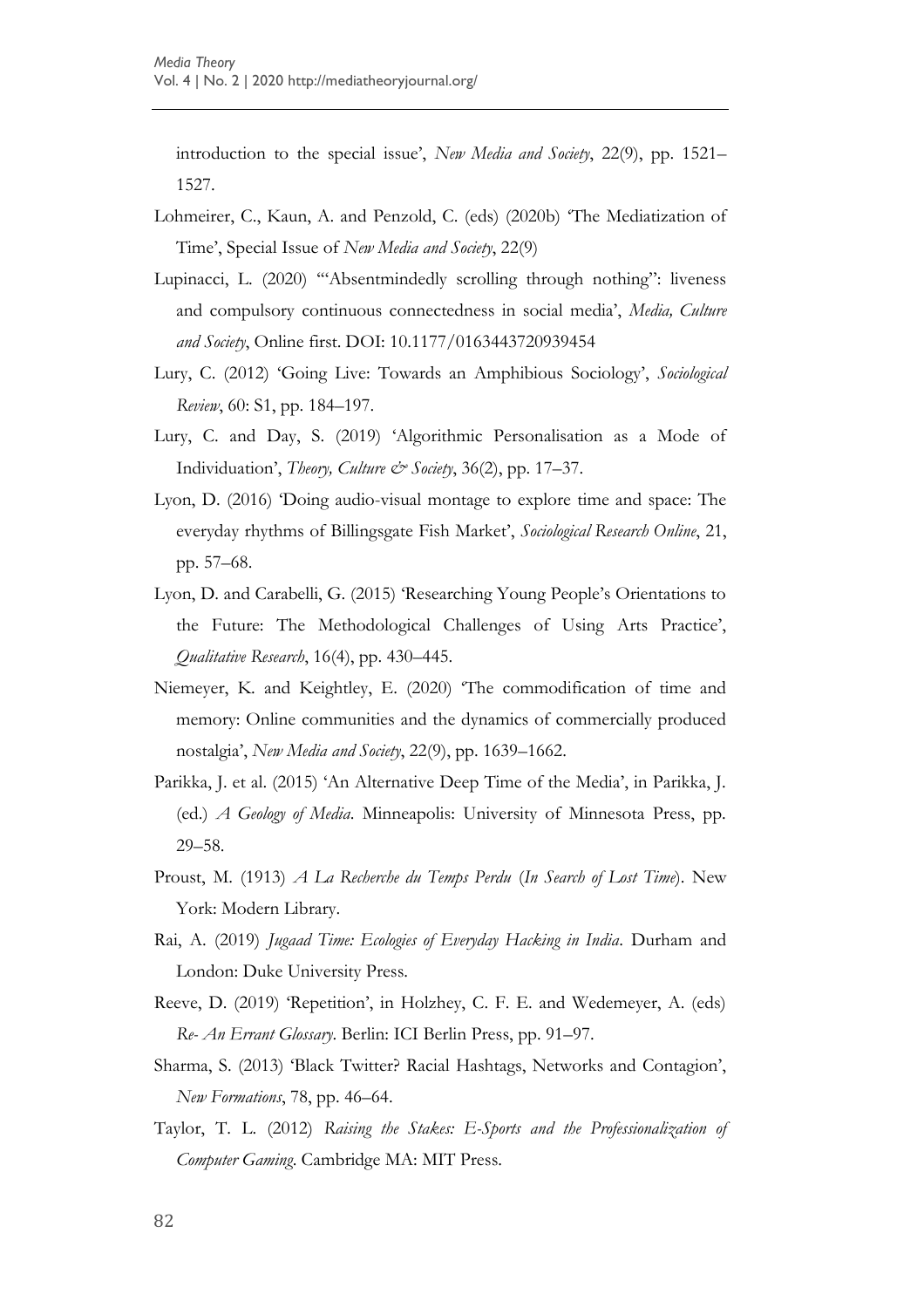Virilio, P. (1997) *Open Sky*. New York: Verso.

Wajcman, J. (2019a) ‗How Silicon Valley Sets Time', *New Media and Society*, 21(6), pp. 1272–1289.

Wajcman, J. (2019b) ‗The Digital Architecture of Time Management', *Science, Technology, and Human Values*, 44(2), pp. 315–337.

Weltevrede, E., Helmond, A. and Gerlitz, C. (2014) ‗The Politics of Real-Time: A Device Perspective on Social Media Platforms and Search Engines',

*Theory, Culture & Society*, 31(6), pp. 125–150.

Williams, R. (1974) *Television: Technology and Cultural Form*. London: Routledge.

Williams, R. (1977) *Marxism and Literature*. Oxford: Oxford University Press.

### **Notes**

- <sup>1</sup> On the relationships between time and temporality, see Coleman (2020a), which also discusses interviews from this research project.
- $2$  On another 're' word this time 'reload' and gaming, see Juul, 2004.
- <sup>3</sup> On buffering as a further practice through which temporality is made, see Geoghegan (2019).

<sup>4</sup> Holzhey and Wedemeyer's discussion pays particular attention to Rita Felski's (2015) discussion of – and challenge to – the prefix 'de', which interestingly for this paper, compares unfavourably to the 're'. Felski's discussion is based on the predominance of 'de' to critique. She argues, 'We shortchange the significance of art by focusing on the "de" prefix (its power to demystify, destabilise, denaturalise) at the expense of the "re" prefix; its ability to recontextualise, reconfigure, or recharge perception' (2015: 17; see Holzhey and Wedemeyer, 2019: viii).

- <sup>5</sup> Reeve's point here about the flow of historical time might be re-formulated to address the flow that Williams' identifies as key to the television experience. That is, *The Simpsons* as a specific programme or unit may contribute to the flow of broadcast television, but its temporality is not of this flow.
- <sup>6</sup> For Kember and Zylinska, mediation is a series of flows into or out of which media are cut; media are temporary stabilisations of mediation. While Kember and Zylinska don't explicitly discuss Williams' concept of flow and its relationship with ‗units', there may be further productive connections to make here.
- <sup>7</sup> Lury's point here is drawn from the work of Peter Fenves (2001) who is discussing Walter Benjamin, and is in the context of understanding the significance of the middle to 'live methods' in sociology and other social research.

**Rebecca Coleman** is Reader in the Sociology Department, Goldsmiths, University of London. Her research and teaching span sociology, media and cultural studies and feminist theory, and she has particular interests in temporality (presents and futures), digital media, bodies, affect and inventive methodologies. Recent publications include *Glitterworlds: The Future Politics of a Ubiquitous Thing* (2020, Goldsmiths Press) and a special issue of *MAI: Feminism and Visual Culture* on Feminist New Materialist Practice (2019, edited with Tara